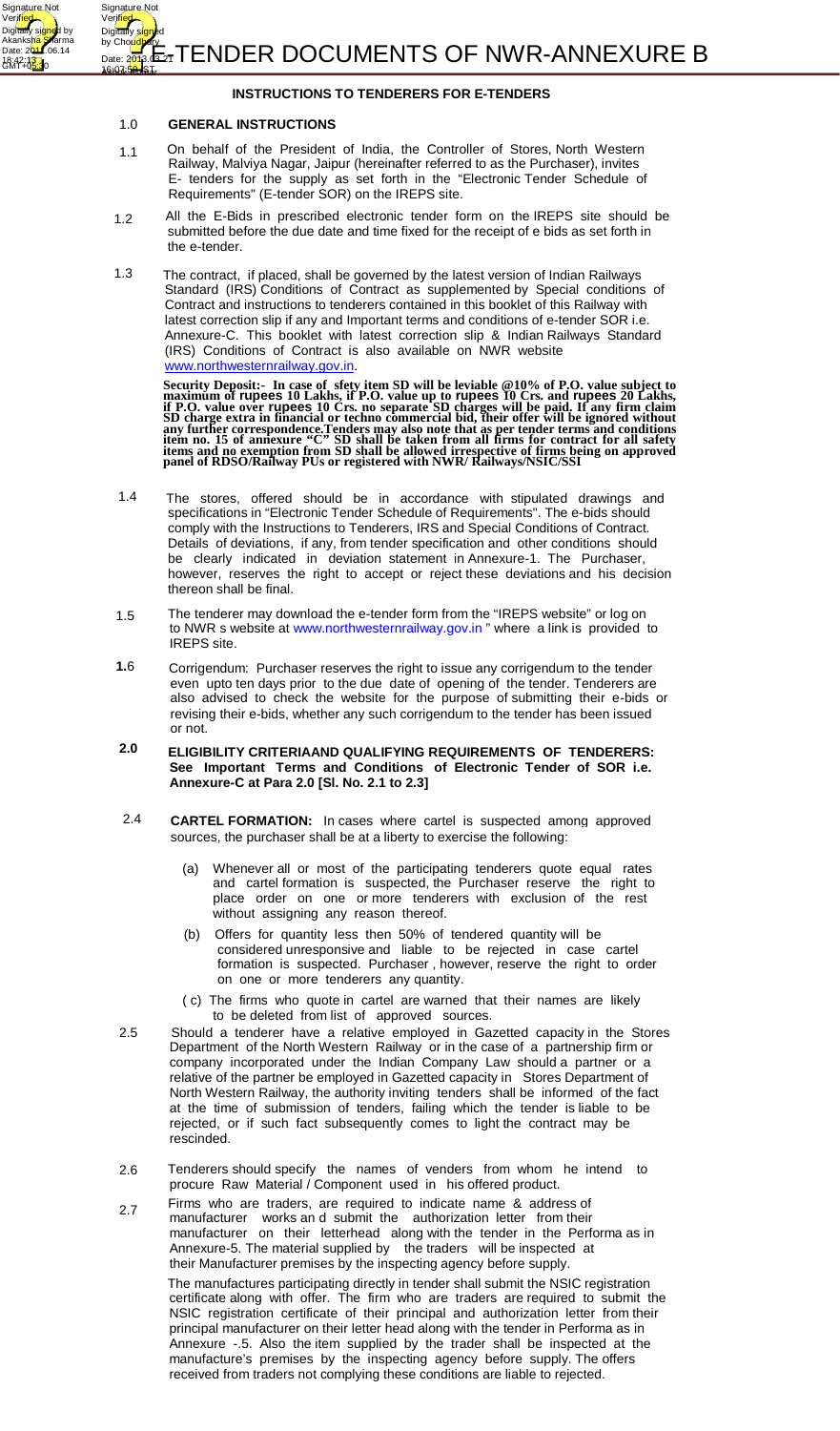#### **EARNEST MONEY 3.0**

- advertised tenders subject to exemptions as detailed in condition No.14 of Important terms and conditions of E-tender SOR i.e. Annexure-C. 3.1 The Earnest Money Deposit (E.M.D.) shall be taken from all tenderers against
- 3.2 The amount of E.M.D. shall be as specified in condition No.14 of Important terms and conditions of E-tender SOR i.e. Annexure-C.
- 3.3 If a tenderer does not furnish the earnest money, he should clearly indicate the category under which the firm is exempted and should submit the documentary evidence for the same. Failure to do so will be taken as unwillingness on his part to deposit the earnest money and such offers are liable to be ignored.
- 3.4 The earnest money should be deposited either in cash with Divisional Cashier, North Western Railway, Hasanpura Road, Jaipur creditable to "Deposit Misc. Account Stores , or submitted along with the tender in any of the following forms :-Fixed deposit receipts, Call deposit receipts, Pay orders, Demand drafts of scheduled banks of India approved by RBI, drawn in favour of F.A. & C.A.O. North Western Railway, Malviya Nagar , Jaipur or through Bank guarantee from any Scheduled Bank in the prescribed form as per Annexure 4 .
- 3.5 No interest shall be payable on the Earnest Money.
- 3.6 The purchaser reserves the right to forfeit the earnest money deposit; (a) If the Tenderer withdraw or revise the offer within validity of offer, (b) if the tenderer fails to deposit security money in terms of item 1 of special condition of contract.
- 3.7 The refund / return of earnest money to the unsuccessful tenderers become due as soon as the tenders are decided & efforts will be made to return the same to unsuccessful bidder within 30 days from the date of decision of tender.
- 3.8 EMD should remain valid for a period of 45 days beyond the final bid validity period. When the tenderer agrees to extend the validity of offer, he shall also extend the validity of EMD suitably.
- **3.9** Neither the standing deposit, if any lodged with this Railway nor will any other deposit against any other tender be accepted as earnest money for the purpose of this tender.

# **4.0 TIME SCHEDULE**

- 4.1 Tenderers should invariably quote firm delivery period as stipulated in important terms and conditions in Electronic Tender SOR. The firms may note that their offers may likely to be ignored or may not be considered for placement of order if their offered Delivery period is in variation from Delivery Period as specified in tender documents. Thus, while quoting the DP, this aspect may be kept in view by the tenderer.
- 4.2 In the case of "ex-stock" offers, the dispatch of stores is to be effected within 7 days of the receipt of order. However, wherever the stores are subject to inspection by RITES/RDSO etc. before dispatch, extra time of 3 weeks will be allowed to cover time in inspection.
- 4.3 In case of delivery by rail, the date on which stores are placed on rail after inspection (i.e. RR/PW B date) will be the date of delivery. In case of local delivery/ outstation dispatches sent by lorry, the date on which materials are actually received/ delivered to consignee will be taken as date of delivery. In all cases,

clause 0600 of the IRS Conditions of Contract will have the over-riding effect.

4.5

4.4 The tenderers should quote the delivery period / delivery schedule carefully, because the time and date for the delivery of stores shall be the essence of the contract and delivery must be completed not later than the date / period so specified. The attention of the tenderers is invited to clauses 0700, 0701 and 0702 of the IRS Conditions of Contract, which shall govern the contract.

Contracts with staggered Delivery period: In case of failure on the part of supplier to arrange supplies as per the delivery schedule/installments fixed in advance, save force majeure conditions or delays attributable to Purchaser, the Purchaser reserves the right to levy Liquidated Damages which shall be levied as per Para 702 (a) of IRS Condition of Contract for the delayed quantity which have remained unsupplied for that period.

### **5.0 DELIVERY TERMS**

- 5.1 The purchaser will prefer free delivery by road at consignee's end and tenderers may indicate freight / delivery charges in their offers. In case an offer is submitted on the basis of **FOR** - Station of dispatch, without indicating freight / delivery charges, the supplier shall agree to dispatch the stores by road on free delivery to consignee on freight pre - paid basis and claim reimbursement of the lower of road / rail freight.
- 5.2 In case an offer on **FOR** station of dispatch is accepted with mode of dispatch by rail, the supplier shall agree to book the stores by goods train for wagonload consignments and passenger / parcel train for smalls. Reimbursement of pre-paid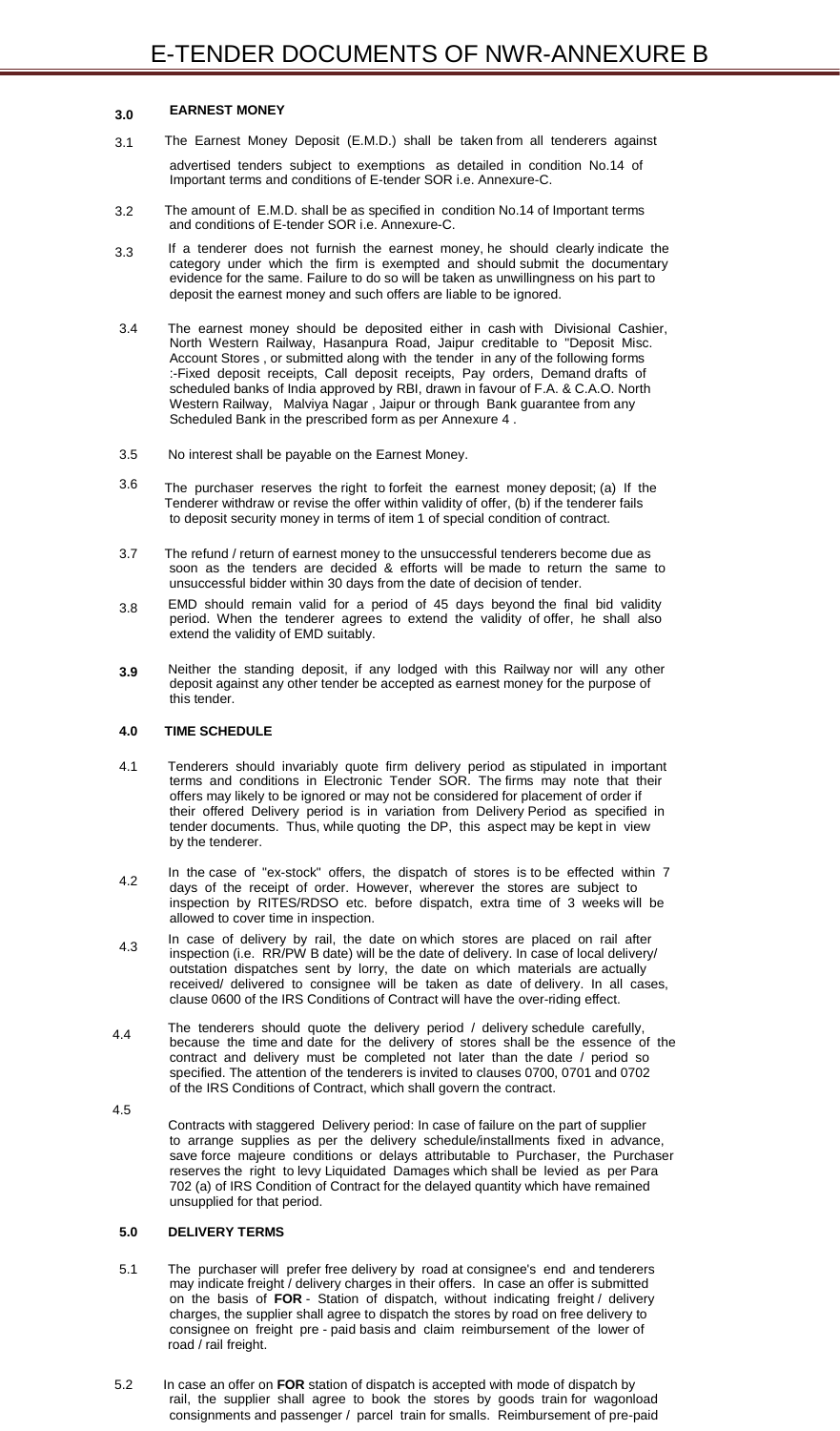freight element may be obtained through bill.

- 5.3 The purchaser will not pay separately for transit insurance and supplier will be responsible till the entire stores contracted for are received by the ultimate consignee in good condition at destination.
- 5.4
	- In cases of delays of contractual delivery full LD will be levied as per IRS conditions of contract and being a contractual provision no request for LD waival will be considered, notwithstanding any past instances of such waiver or levy of token LD.
- 5.5 Railway should recover from contractor as agreed liquidated damages and not by way of penalty, a sum equivalent to 2% (Two percent) of the price of any stores including element of taxes, duties, freight etc., which the contractor has failed to deliver within the period fixed for delivery in the contract or as extended for each month or part of a month during which the delivery of such stores may be in arrears where delivery thereof is accepted after expiry of the aforesaid period , subject to maximum of 10 % of value of the delayed supplies ."
- 5.6 PACKING CONDITIONS: Material should be provided with standard packing, which can withstand transit damage, handling and proper storage.

### **6.0 SUBMISSION OF E-BIDS**

- 6.1 The tenderers should submit their E-Bids on the Electronic Tender on the IREPS site. The tenderer s digital signatures on the E-tender form shall be considered as their confirmation that they have read and accepted all terms & conditions as laiddown in the Electronic Tender Documents referred in Para 2 of the instructions to tenderers for E-tendering i.e. Annexure-A as well as Electronic Tender schedule of requirements i.e. Annexure-C., consisting of techno-commercial offer form (including special conditions attached to E-tender) and financial offer form, unless specific deviation is quoted in the techno-commercial offer form.
- 6.2 There is Check List for Tenderers (Annexure-9) for the information and guidance of Tenderers.
- 6.3 Guarantee/Warranty: Warranty/Guarantee clauses as IRS Conditions of Contract or as specified in tender form are applicable. The contractor should guarantee that the said goods/ stores/ articles would continue to conform to the description and quality as aforesaid, for a period of 30 months after their delivery or 24 months from the date of placement in service whichever will be sooner, or as specified in the technical specifications, which ever is higher and this warranty shall survive notwithstanding the fact that the goods/stores/articles may have been inspected, accepted and payment thereof made by the purchaser.
- 6.4 The individuals signing the tender or any other documents connected there-with should clearly indicate his full name and designation, specify whether he is signing and scan the documents attached with their e-bids :
	- a) As sole proprietor of the concern or as attorney of the sole proprietor;
	- b) As partner(s) of the firm.
	- c) As Director, Manager or Secretary in case of Limited Company duly authorized by a resolution passed by the Board of Directors or in pursuance of the Authority conferred by Memorandum of Association.
	- d) An authenticated copy of the document, which authorizes the signatory to commit on behalf of the tender, shall accompany the offer.
- 6.5 The offers should strictly conform to the tendered description and drawing/
- Specification as given in schedule of requirements and no samples need be submitted unless so mentioned in tender form.
- 6.5.1 When samples are required, the same must strictly conform to description, drawing / specification as mentioned. Samples submitted will be considered as supplemental and not in supersession to any specification mentioned and such samples will only be considered in relation to those points / parameters which are not defined in the specification. The onus of drawing attention to any particular item in which a tenderer wishes his samples to supersede or vary specification lies on tenderer. In the absence of specific acceptance in writing to any variation, the purchaser shall be entitled to reject any claim for acceptance of supply embodying such variation. When samples are called for they should be marked, sealed and labeled so as to correspond with the item of the tender. They should be sent "Freight Paid" to the same address as per the tender and arrangements should be made to see that they arrive by the opening time and date of the tender, otherwise, offers are liable to be rejected.
- 6.5.2 Samples submitted by the tenderers which are of the value of Rs. 100/- or less will not be returned to them. For samples valuing above Rs. 100/- the tenderer must state on the tender form if he requires the return of unaccepted samples failing which they will be retained by the purchaser. Unaccepted sample will be returned to firms on application who may arrange collection of the same from COS Office.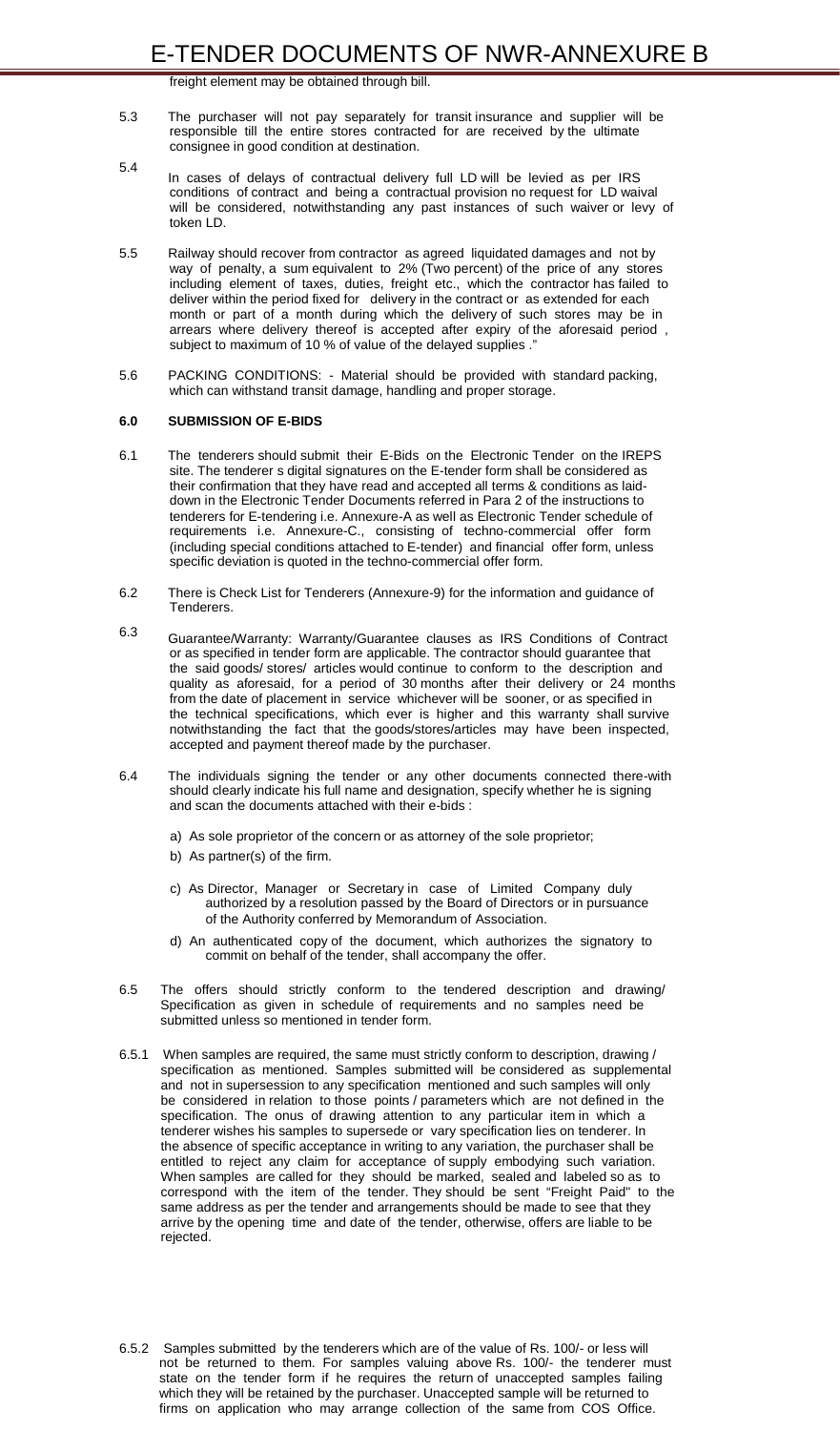Firms on whom orders are placed should refrain from sending advance samples unless called for and should make supplies strictly as per terms & conditions of Purchase Order placed on them.

- 6.6 The e-bids shall be kept valid for acceptance for a minimum period of 90 days from the date of opening of the tender. In case the tenderer stipulates validity period of less than 90 days, the offer may be treated as unresponsive and is liable to be ignored. If necessary, the purchaser may obtain clarification on the offers by requesting for such information from any of the tenderers as considered necessary. Tenderer will, however, not be permitted to revise rates and any other terms and condition of offer which alter substance of the offers after the tenders have been opened.
- 6.7 All tenderers are advised to indicate their Banker s name and account number in their offers. This information is needed for the purpose of payment against the contract through cheques, being issued with indication of bank account number. etc. to safeguard against misappropriation of cheque. For payment through EFT, tenderers are required to submit the following along with their offer.
	- (i) Tender to give consent in a mandate form for receipt of payment through EFT / RTGS & must submit the Annexture-8.
	- (ii) Tenderer to provide the detail of Bank account in line with RBI guidelines for the same these details will include Bank name, branch name and address, account type, Bank account No. and Bank and branch code as appearing on MICR cheque issued by Bank.
	- (iii) Tenderer to attach certificate from their bank. Certifying the correctness of all above mentioned information (as mention in para ii above).
	- (iv) In case of nonpayment through EFT/RTGS or where EFT/RTGS facility is not available payment will be released through cheque.
- 6.8 Price Variation Clause: Tenderers should quote firm price. No PVC shall be accepted unless otherwise mentioned in the tender document for the items.

For items where PVC clause is mentioned in the E-tender documents, tenderer should quote strictly as per price indices according to the specified price variation formula.

#### 7.0 **Rate, Taxes and Duties:**

- 7.1 Each vendor shall fill in and submit the Financial Offer Form in all respect and encrypt his offer on his client machine with the secure encryption key available with the tender and digitally sign using his Digital Signature Certificate.
- 7.2 Tenderers shall clearly indicate separately ex-works basic price, packing charges, forwarding charges, the applicable percentage of Excise Duty in exact %age, Educational Cess, Sales Tax/VAT and amount of Freight charges up to destination, in the respective field of the Financial Offer Form for each unit tendered. Tenderer should note that Duties and Taxes are not payable on freight charges and forwarding charges. Therefore, if the tenderer happens to quote a composite rate, due break-up is to be given by them showing freight and forwarding charges separately in the field of the Financial Offer Form.
- 7.3 Tenderers are required to quote in the same rate unit (i.e. Number, set etc.) as given in the Tender Schedule. Any deviation in this aspect will make the offer liable to be ignored.
	-
- 7.4 All other bid terms and conditions shall be as per E-Tender SOR i.e. Annexure-C.

#### 8.0 **EXCISE DUTY**

- 8.1 Tenderers are advised to refer to important note under para 9 of Annexure-A i.e. Instructions for submitting E-bids for filling up of Excise Duty in the financial offer form of details, how to fillup ED columns/field, tenderers are advised to refer to para 17 of Annexure-A.
- 8.2 All other bid terms and conditions shall be as per Annexure-B & C on the subject matter.
- 8.3 The tenderers should indicate in their offer whether they are registered with Excise authorities for availing **MODVAT** or not. If they are availing **MODVAT,** they should take into account the entire credit on inputs available under **MODVAT** Scheme while quoting the price and furnish a declaration to this effect along with a confirmation that any further benefit available in future on account MODVAT will be passed on to the purchaser.

#### 9.0 **VAT / CST:**

9.1 Sales tax/ Value Added Taxes shall be quoted "extra in Percentage (%) if applicable or quote "Zero" if exempted in the appropriate input box on the Financial Offer Form.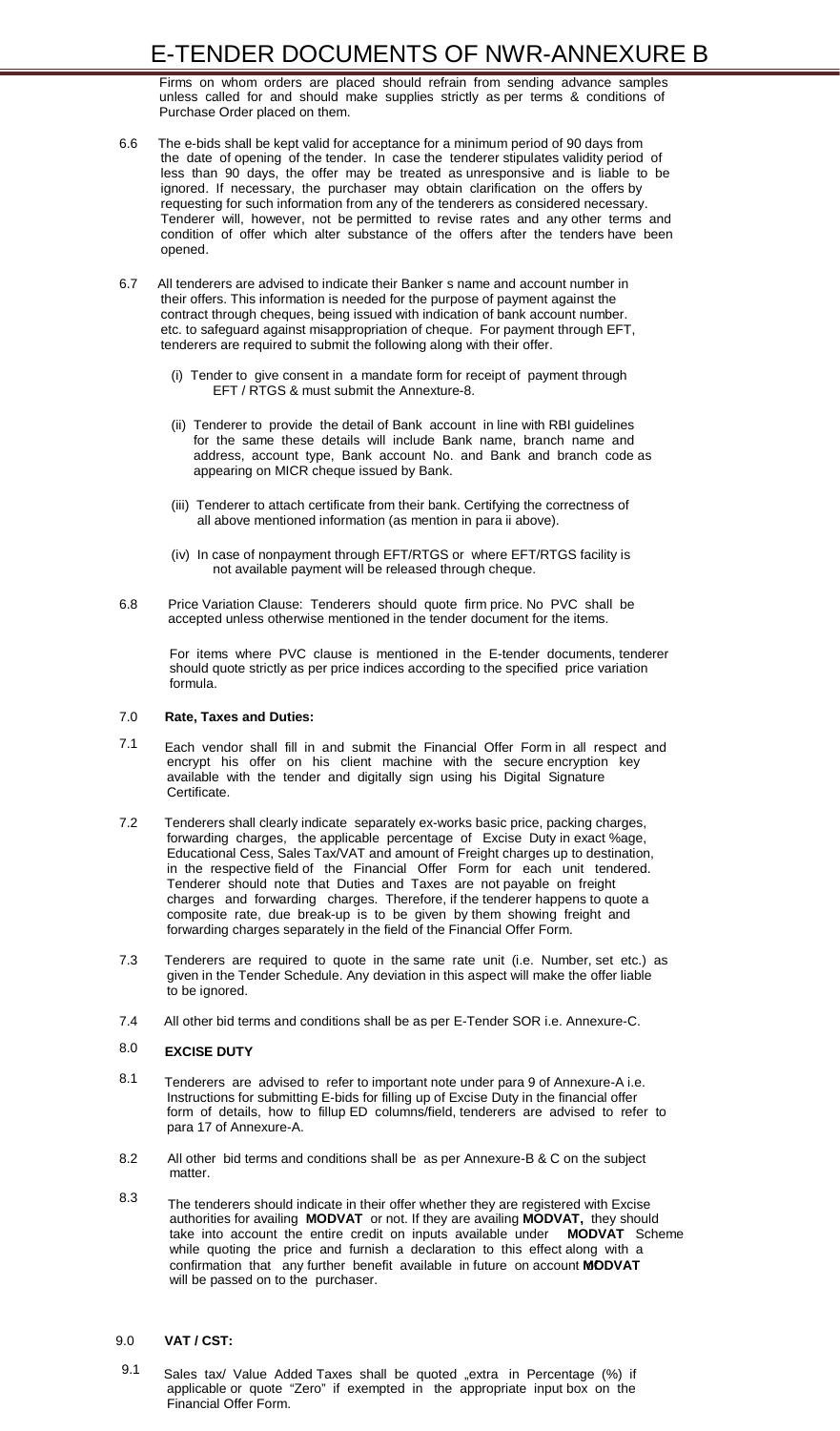- 9.2 Issue of Form "D towards CST on inter-state purchase by Railways is withdrawn. Consequent upon the withdrawal of "D Form, the rate of CST on inter-state sale to Railways shall be the rate of VAT/State Sales Tax applicable in the state of the selling dealer/vendor.
- 9.3 Provincial or inter-state central sales tax where leviable and intended to be claimed from purchaser should be separately indicated along with the quoted price. The tenderer should quote the exact percentage of VAT that they will be charging extra.
- 9.4 All other terms and conditions shall be as per Annexure-C.

The statutory variation clause shall be governed by section 64 A of Sales of Goods Act as amended from time to time.

# **10.0 PAYMENT TERMS**

The standard payment terms subject to recoveries, if any, under the liquidated damages clause in the IRS Conditions of Contract will be as under : -

- 10.1 Payment for the Stores or each consignment thereof will be made to the contractor on submission of bill accompanied by the prescribed documents mentioned in the contract.
- 10.2 95% payment for the stores or each consignment thereof will be made against Inspection Certificate and proof of dispatch. For dispatch of material by road, it is the challan of the supplier duly certified by the consignee Gazetted Officer towards receipt of material at consignee s end will constitute the proof of dispatch for the purpose of payment. For rail dispatch, clear and unqualified RR/PWB may be considered as the proof of dispatch.
- 10.3 For balance 5%, payment will be made on receipt and acceptance of stores by the consignee, signified by granting of Receipt Note. In other words, balance 5% payment shall be made against Receipt Note.
- 10.4 However, in this connection it is to be made clear that for orders valuing upto Rs. 5 lakhs, no advance payment will be made and only 100% payment will be made against receipt and acceptance of the material by the consignee i.e., against Receipt Note.
- 10.5 However, in deserving cases only, 98% / 2% payment can also be considered within the framework of extant rules and procedures.

# **11.0 ACCEPTANCE OF TENDER**

11.1 The purchaser may accept a tender for a part or whole of the quantity offered, reject any tender without assigning any reason and may not accept the lowest or all the tenders.

# **12.0 OPTION CLAUSE:**

12.1 In the tenders for fixed quantity contracts for procurement of materials of which the requirement are of continuing nature and tender value is more than 75lakhs, the following conditions will apply:

> **"The Purchaser reserves the right to vary the ordered quantity by (+) 30% at any time, till final delivery date of the contract, by giving reasonable notice** , **even though the quantity ordered initially has been supplied in full before the last date of Delivery Period & similarly the Purchaser reserves the right to vary the ordered quantity by (-) 30% or the quantity unsupplied whichever is less at any time, till final delivery**

#### **date of the contract, by giving reasonable notice,."**

- a. "**Reasonable notice"** as mentioned above Para 14.1, is only for the purpose of allowing the contractor suitable time to make necessary arrangements for the supplies and not for seeking any consent from the contractor towards exercise of the contractual Option Clause. To this end, a reasonable delivery schedule for the enhanced ordered quantity stipulated in the relevant amendment to the contract will suffice.
- b. The purpose of **"Reasonable Notice"** for exercise of (-) 30% Option Clause consequent to decrease in prices subsequent to the placement of contract should be served by giving a reasonable opportunity to the contractor to unconditionally agree to accept such lower rates for the quantity unsupplied on the date of reduction/decrease of prices or the (-) 30% quantity, whichever is less. Here also, no consent from the contractor towards exercise of the contractual Option Clause is necessary.
- c. In case Delivery Period is extended in a contract with (+) 30% Option Clause either for the full ordered quantity or a part quantity which remained unsupplied on the date of expiry of the original DP, then during the extended delivery period also, quantity variations can be made on the total ordered quantities.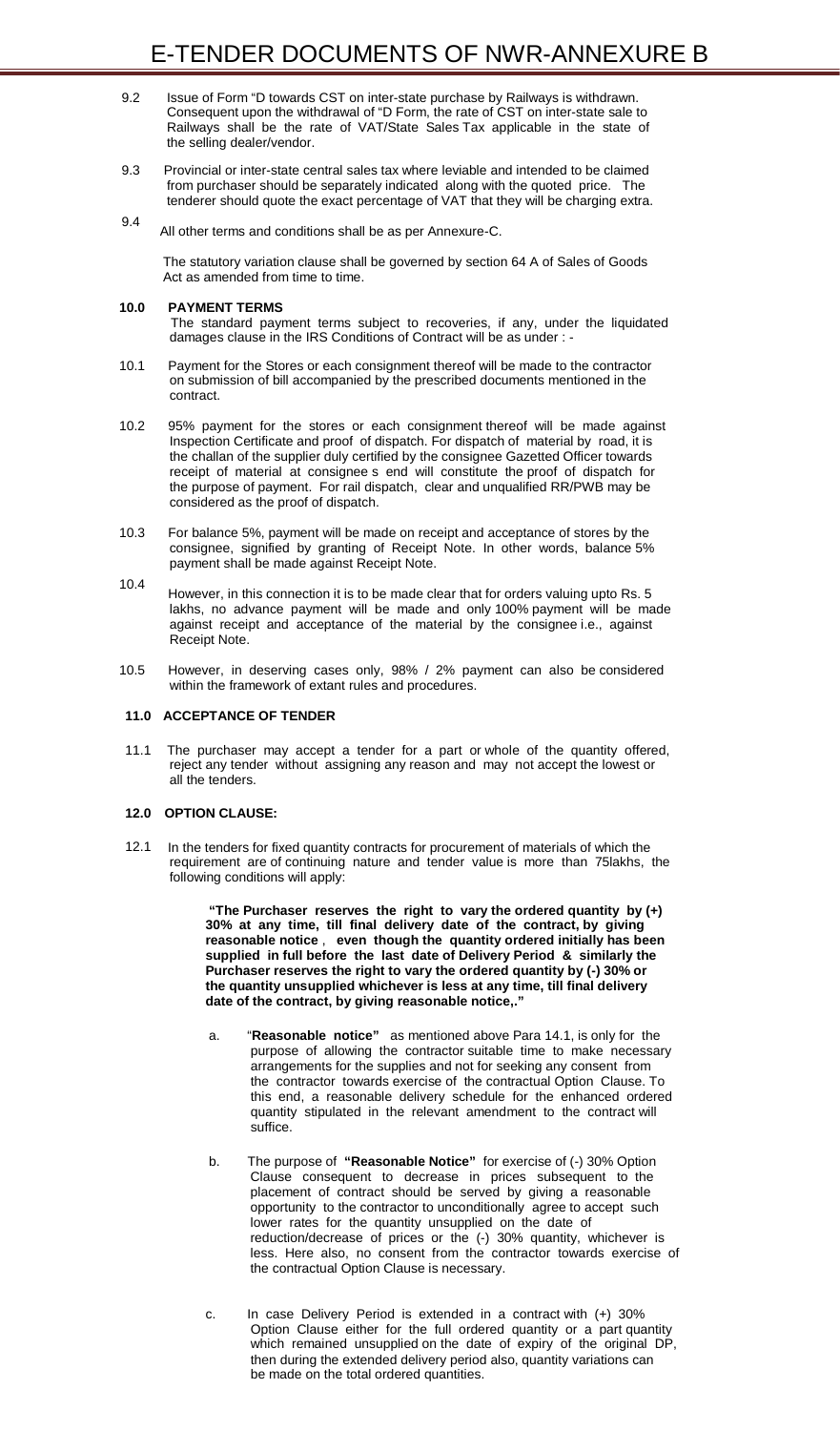- 13.0 RISK PURCHASE: Please note risk purchase period shall be 9 months instead of 6 months as provided in clause 0702(B) of IRS terms & conditions of contract. The above Risk purchase clause shall not be applicable where ever 10% security deposit has been taken from supplier and in case of default by such supplier, the security deposit shall be forfeited, the quantities unsupplied shall be procured independently without risk and cost of the original firm/supplier. However, in such case adverse performance of such firm may be recorded & intimated to the source approving agency & also taken in to account in future tender cases on merit & in other case where tenders not asked to deposit 10% Security Deposit, in case of default on the part of the firm, action will be initiated as per IRS conditions.
- 14.0 Agency Commission in import contracts:
	- (a) The amount of Agency commission payable to the Indian Agent will not be more than what is specified in the Agency agreement between the tenderer (i.e. the foreign principal and the Indian agent. A certified photocopy of the Agency commission agreement must be submitted along with the offer.
	- (b) The Indian agent will be required to submit a certificate, along with their Agency Commission Bill, confirming that the amount claimed as Agency commission in the bill has been spent/will be spent strictly to render services to the foreign principal, i.e., M/s........... (i.e. the contractor) in terms of agency agreement. The purchaser of their authorized agencies and/or any other authority of Govt. of India shall have rights to examine the books of the Indian Agent and defect or misrepresentation in respect of the afore indicated confirmation coming to light during such examinations will make the foreign principal (i.e. the contractor) and their Indian Agent liable to be banned/suspended from having business dealing with Indian Railways, following laid down procedure of such banning/suspension of business dealings.

#### 15.0 **Price preference to SSI/NSIC:**

"Price preference will be given to NSIC/KVIC/WDC units up to 15% on merit subject to their fulfilling the quality/specification criterion. The quantum of preference will be decided depending on the item and with a view to give further encouragement to SSI units to develop this item and this decision of quantum of preference will be decided in consultation with finance subject to the fact that price preference cannot be taken for granted and vendor will make attempt to bring down cost and achieve competitiveness"

#### 16.0 **Inter se ranking**

All the offers will be evaluated as per tax regime as applicable on date of tender opening.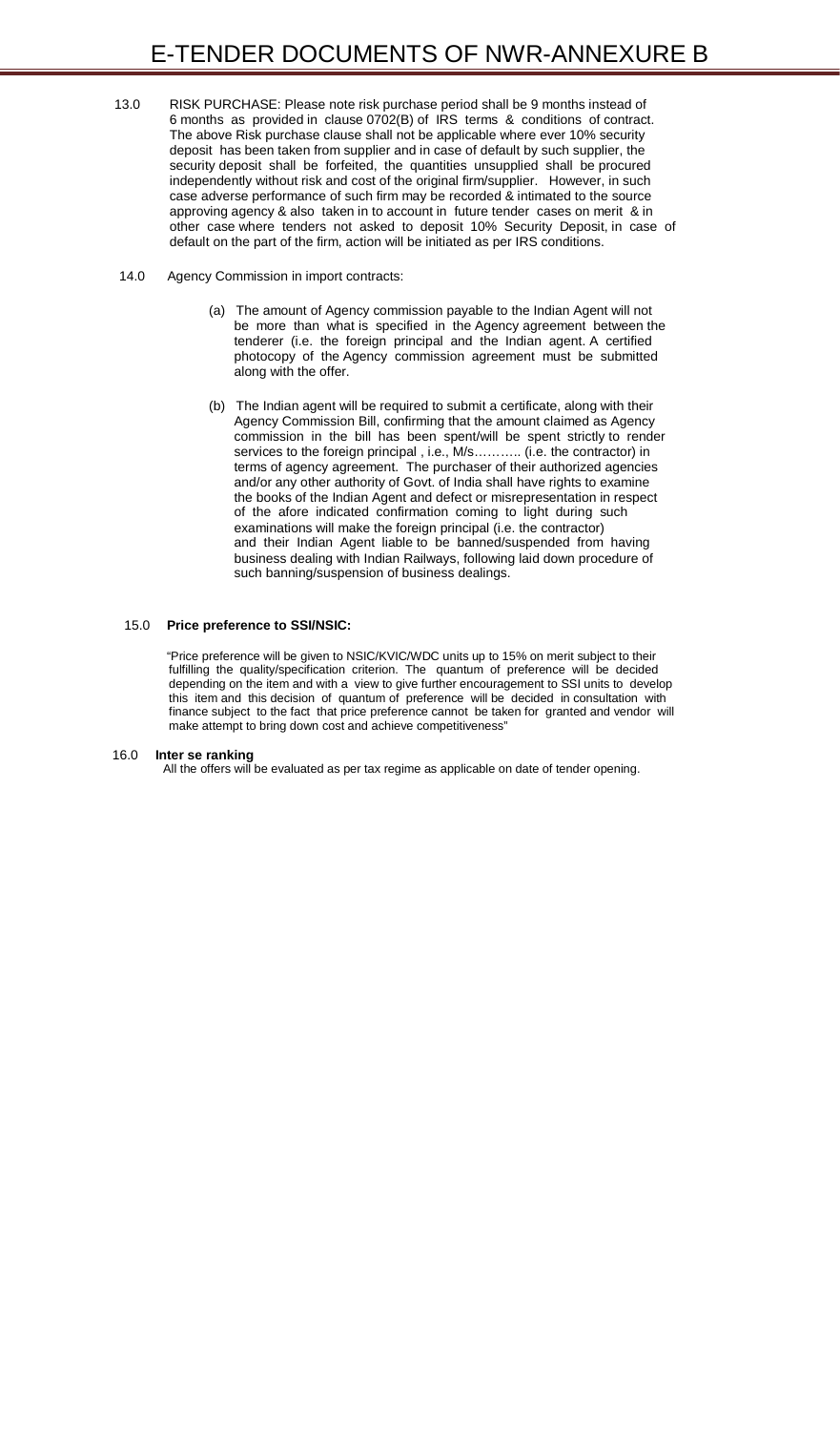# **SPECIAL CONDITIONS OF E-TENDERS**

## **(APPLIC ABLE ONLY FOR MACHINERY & PLANTS ITEMS)**

# **1. Technical Compliance:**

The tenderers should give para-wise comments on the technical specification to indicate whether the equipment offered fully meets the tender specifications. The offer should be accompanied with complete details of technical parameters. Tenderers should note that no deviation will be accepted on major technical parameters under heading of major technical specification parameters as given in tender specification if any. Such offers shall be summarily rejected without any back reference. Therefore, any deviation to tender specification by the tenderer must be indicated in Annexure-1,

### **2. Authorization Letter:**

In case the tenderer is an agent of the manufacturer, they should clearly indicate the same and also enclose current authorization certificate from the manufacturer to this effect on the letter head of manufacturer in the Performa attached as Annexure-5 and also mention the place where the equipment will be offered for preinspection before dispatch.

#### **3. Validity.**

The offer should be kept valid for 150 days from the date of opening of the tender.

#### **4. After Sales Service:**

The tenderers should confirm that they will render quick after sales service during the warranty period of the machine and also advise details of their after sales net work/ office which render the said service.

# **5. Element of Freight for indigenous purchase:**

For each consignee as specified in SOR tenders are required to quote on FOR destination price basis only duly indicating the freight element.

# **6. Commissioning & Proving Test:**

- 6.1 The contractor shall arrange commissioning of the equipment at the consignee premises. The tenderers shall carry out necessary proving test to demonstrate the performance of equipment, after its successful commissioning, to the entire satisfaction of the consignee. The tenderer should quote total lump sum commission & installation charges for each unit of equipment. No ED & ST will be allowed on this commission & installation charges. This commission & installation charges will also be added in their quoted total unit rate for the purpose of inter-se ranking, where commission & installation is required to be borne by the tenderer as per tender specification.
- 6.2 The Contractor or his agents shall commission the machine within stipulated time as shown in the contract. This time period will be counted from the date of intimation from the consignee in respect of readiness of the site for commissioning in cases where the machine is to be installed by the consignee. This will include the time for installation in cases where installation is also to be undertaken by the contractor.
- 6.3

The time allowed for commissioning of machine shall be deemed to be the essence of the contract. In case of delay in commissioning of the machine on the part of the contractor, the purchaser shall be entitled to recover and the Contractor shall be liable to pay liquidated damages at the rate of 2% of the total contract value for each and every month or part thereof for which commissioning is

- delayed, provided that the entire amount of liquidated damages to be paid under the provision of this clause shall not exceed 10% of the total contract value. Failure to install/commission the machine within stipulated time after intimation from the consignee will be taken as breach of contract and purchaser will be at liberty to forfeit the Security Money furnished by the supplier without any prejudice to other rights under the contract.
- 6.4 Continuance of commissioning work after expiry of stipulated time will also constitute a default for the purpose of the Clause 6.3 above.

#### **7.0 Warranty**

- (a) Warranty period for M&P will be 24(twenty four) months from the date of commissioning and proving out of M&P. A Maximum period of 2(two) weeks will be allowed for attending and rectification of faults during the warranty period except variation in exceptional cases as per merit of the case.
- (b) Maximum down time during the warranty period will be 2% (two percent) for on line M&P and 10% (Ten percent) for off line M&P calculated on quarterly basis.
- (c) A penalty of 0.5% (Zero point five percent) per week of the contract value will be levied for delay in response time for attending and rectification of faults beyond specified time during the warranty period as detailed above.
- (d) Maximum penalty to be levied on account of warranty failure will be 5% (Five percent) of the contract value calculated during whole of warrantee period and after that if there is any delay on the part of supplier; purchaser shall be entitled for encashment of WG Bonds. In such cases the bad performance of firm during the warranty period, the same should be recorded and circulated to all Railways. The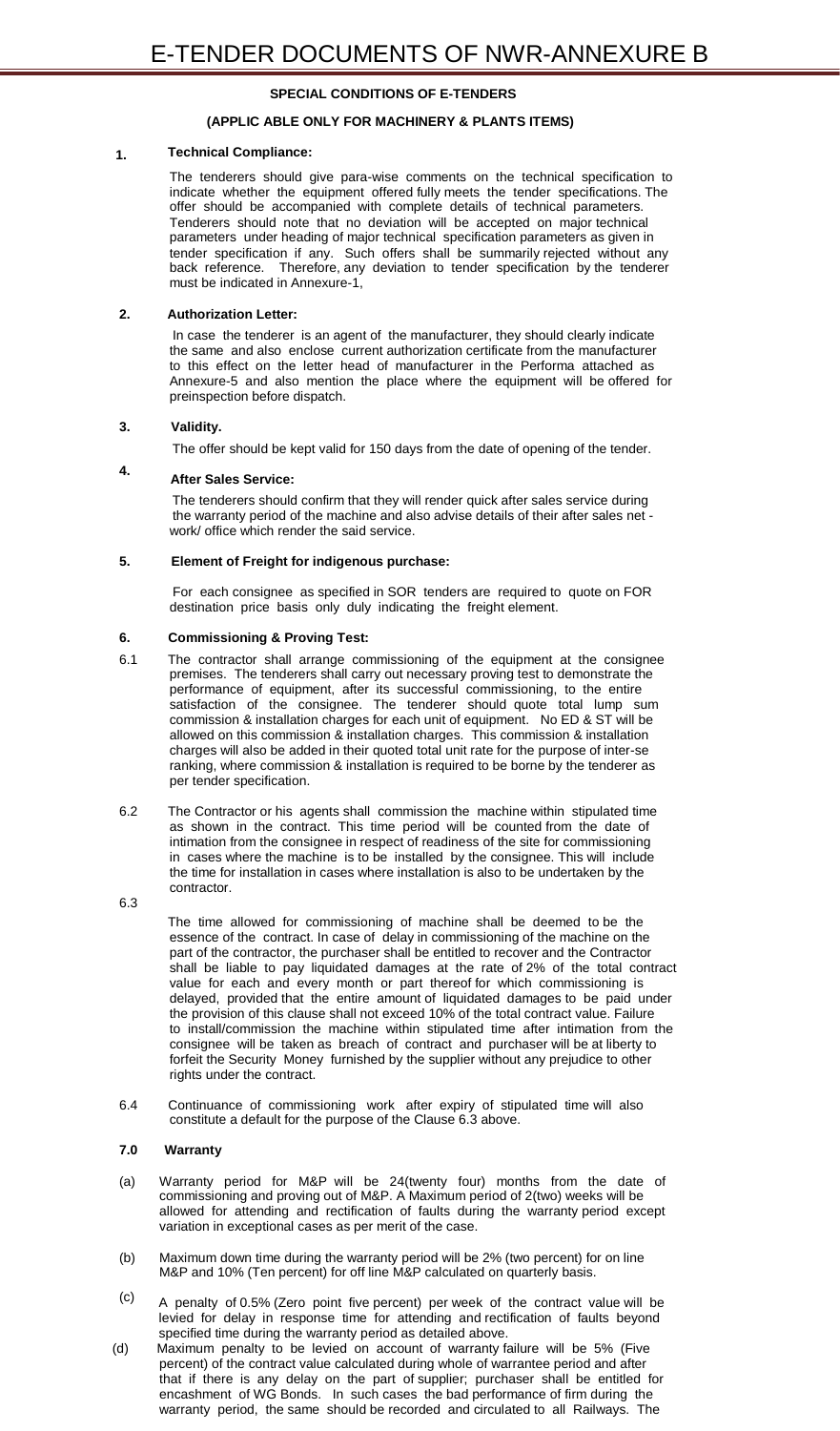same should be given due regard in deciding future orders on the firm and when evidence to the contrary is not available; the firm s offer may be even rejected.

### **8.0**

#### **7.1 Warranty Bank Guarantee:**

For items like machinery and Plant, Costly equipment, capital spares, the tenderer will have to furnish a warranty Bank Guarantee of 10% of Material value to cover their warranty obligation. The Format of the Warranty bank guarantee is given in Annexure-7 .

# **Annual Maintenance Contract (AMC):**

- (a) Tenderers are required to quote for post warranty Annual Maintenance for a period of five years after expiry of the warranty period of the M&P along with their offers, wherever tenderer specification specify need of AMC.
- (b) Tenderers are required to mention such AMC schedule of such Annual periodic maintenance along with offers giving the charges for AMC maintenance schedule and other details of items to be used in such preventive maintenance.
- (c) The charges of Annual preventive maintenance schedule for five years along-with the cost of items to be used in preventative maintenance schedule during these five years are payable to supplier and sum total of these charges and commission & installation charges (if required to be done by tenderer as per tender specification) would also be included in the FOR destination price quoted for M&P for the purpose of comparative evaluation of offer.
- (d) Tenderers are required to give the cost of essential spares and service charges for each items of work of repair of M&P outside preventive maintenance contact. These charges will not be included in the price of M&P for the purpose of comparative evaluation of offers.
- (e) The terms & conditions of AMC must clearly specify the maximum down time and maximum response time.
- (f) Tenderers who are OEM must give undertaking for supply of spare parts for a period of expected life of the machine/equipment. Other tenderers must submit undertaking from OEM for supply of spare parts for a period of expected life of the machine/equipment.
- (g) The terms & conditions of AMC must clearly specify the maximum down time and maximum response time.

# **9. Training:**

The contractor during commissioning of the equipment will also train Railway staff in operation and maintenance of equipment supplied, free of cost.

# **10. Maintenance Manual & Spare Parts**

Contractor is required to supply 2 copies of operation and maintenance manual and lists of Spare parts along with the equipment.

# **11. Payment terms**

- **11.1 Payment to foreign supplier:** Payment against foreign supplies shall be made through Letter of Credit. All charges, including the confirmation charges of L.C., levied by foreign Banks, shall be borne by the supplier. The standard payment terms subject to recoveries if any, under the liquidated damages clause and general condition of contract will be as under:-
- (a) 80% of the payment against irrevocable L.C. on proof of inspection certificate and

shipping documents within 30 days of receipt of shipping documents as specified.

- (b) Balance 20% payment within 90 days after installation/ commissioning and proving out test of M&P & acceptance of the equipment by consignee, subject to submission of bank guarantee for an amount of 10% of contract value, as warranty security valid for 6 months beyond warranty period.
- **11.2 Payment against indigenous supply The standard payment terms subject to** recoveries if any, under the liquidated damages clause and general condition of contract will be as under:-
- (a) 80% of the payment on proof of inspection certificate and Rail/Road Challan duly signed by the gazetted officer of the consignee as proof of receipt of equipments in good and sound condition to be made within 30 days of receipt of documents as specified.
- (b) Balance 20% payment within 90 days after satisfactory installation/ commissioning and proving test of M&P & acceptance of the equipment by consignee, subject to submission of bank guarantee for an amount of 10% of contract value, value as warranty security valid for 6 months beyond warranty period.

### **SPECIAL CONDITIONS OF CONTRACT APPLICABLE FOR E- TENDER**

# **SECURITY DEPOSI T 1.**

1. 1 The successful tenderers shall within 14 days, after written notice of acceptance of tender has been posted to him, deposit wit h Divisional Cashier, North Western Rail way, Hasanpur Road,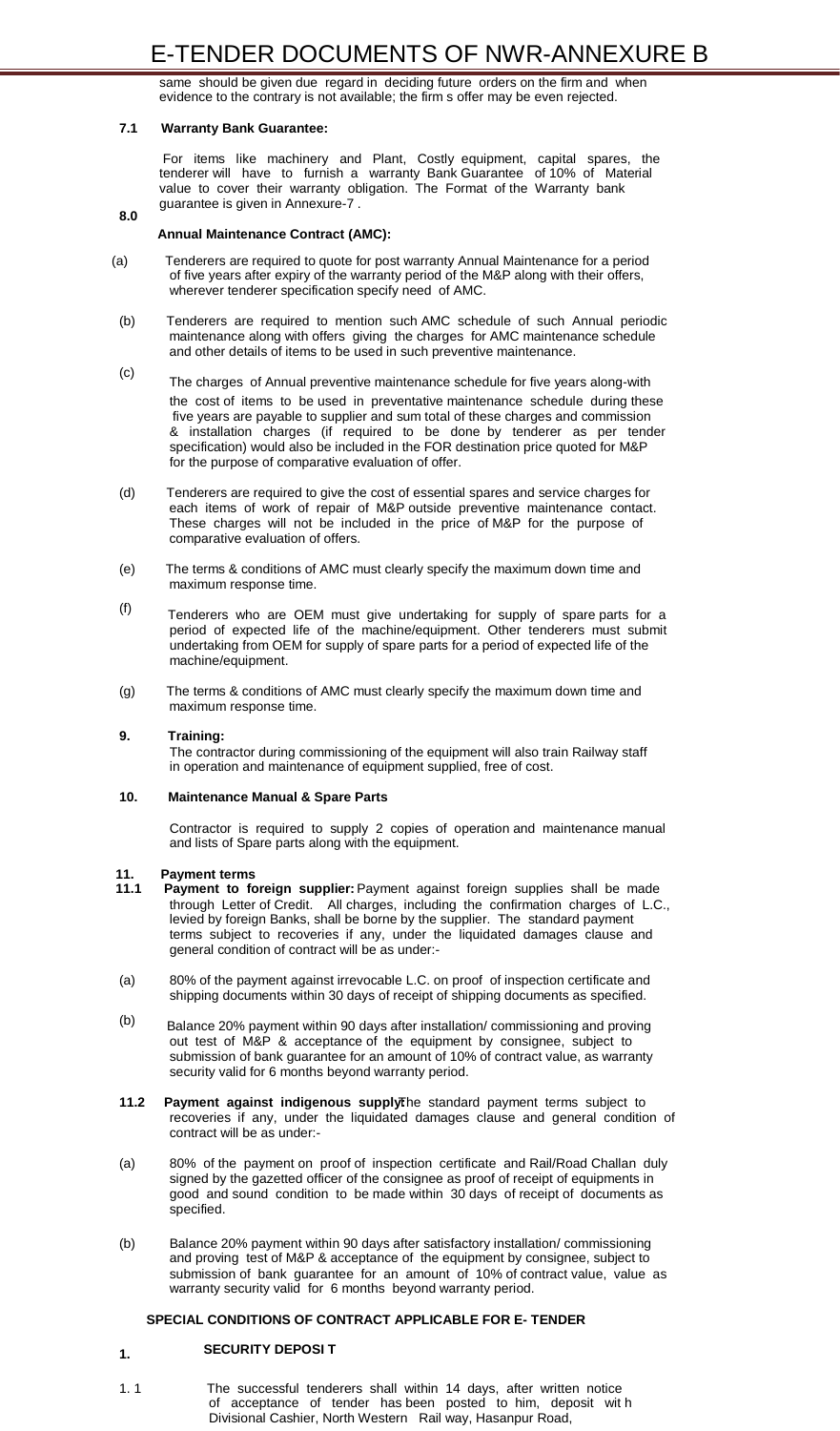Jaipur in cash or by furnishing a demand draft or fixed deposit receipt issued by a scheduled bank , approved by RBI , drawn in favour of FA&CAO (SAB) , North Western Railway, Malviya Nagar , Jaipur as per details given below as security for satisfactory fulfillment of the contract . The Security deposit can also be made in the shape of Guarantee Bond executed by a Scheduled bank as per Annexure 6.

- 1. 2 The security deposit required to be deposit ed by the tenderers shall be as detailed in important terms and condition No. 15 of SOR i.e. Annexure-C.
- 1. 3 Firms who are not willing to submit security deposit should clearly mention this deviation in their offer itself otherwise it will be treated as agreement on firms part to railway terms and conditions in this regard. Offers of firms who are not willing to submit the security deposit are liable to be ignored, until unless specifically exempted as per extant rules.
- 1. 4 When security is deposited in cash or by demand draft with Divisional Cashier , North Western Railway Hasanpura Road, Jaipur the cash receipt granted by him should be sent to the Controller of Stores, North Western Railway, Malviya Nagar, Jaipur.
- 1. 5 Registered firms shall , however, furnish security deposit for orders beyond the monetary limit of registration and also for items for which they are not registered.
- 1. 6 The refund of security deposit becomes due when the contract is Satisfactorily completed in accordance with terms & conditions of the contract . Purchaser ' s decision in this regard shall be final and Binding on the supplier. No interest shall be payable on the Security Deposit.

# **2. 0 ADVICE OF DESPATCH OF STORES**

- 2. 1 The supplier should ensure that Railway receipts /PW B under which the material is booked to a Railway consignee are prepared in the favour of ' consignee ' and not ' self failing which they will be required to take the delivery themselves and deliver the consignment to the consignee. When suppliers submit the original RR/ PW B along with other document s to paying authority for claiming advance payment . a photocopy of RR/ PWB should be sent simultaneously to consignee.
- 2. 2 All dispatch documents i.e. RR/ PWB, Challan, Inspection certificate etc. should be sent to the consignee and copies of advice of dispatch must also be sent to the Controller of Stores , North Western Railway, Hassanpura Road, Jaipur .
	- The contractor shall submit monthly report concerning the progress of the contract and / or supply of stores to the Purchaser and Consignee. The submission and acceptance of such reports shall not prejudice the rights of the purchaser in any manner .

2. 3

# **3. EXCISE DUTY**

3. 1 Any change in excise duty up ward / down ward as a result of any statutory variation in excise duty taking place with in contract period shall be allowed as per contract provisions , to the extent of quantum of excise duty actually paid by the supplier. Similarly in

> case of down ward revision in excise duty, the act ualquantum of reduction of excise duty shall be passed on to the purchaser by the supplier. All such adjustments shall include all relief , exemptions, ebates, concession et c. , if any, obtained by the supplier.

- 3. 2 Unless other wise specifically agreed to in terms of the contract , the purchaser shall not be liable for any claim on account of fresh imposition and or increase of excise duty, customs duty and sales tax on raw materials and/ or components used directly in the Manufacture of the contracted stores taking place during the pendency of the contract .
- 3. 3 Reimbursement of Excise Duty : The reimbursement of Excise duty claimed by the firm as extra over the quoted rate shall be made to the extent it is legally livable and amount of reimbursement would be limited to actual subject to the same being supported by documentary evidence.

#### **4. ALTERATION OF SPECIFICATIONS, PATTERNS AND DRAWINGS**

The purchaser reserves the right to alter from time to time, the specifications , patterns and drawings and from the date that may be specified by him the articles shall be, in accordance with the specifications, patterns and drawings, so altered. In the event of any such alteration involving an increase or decrease in the cost or in the period required for production, a revision of the contract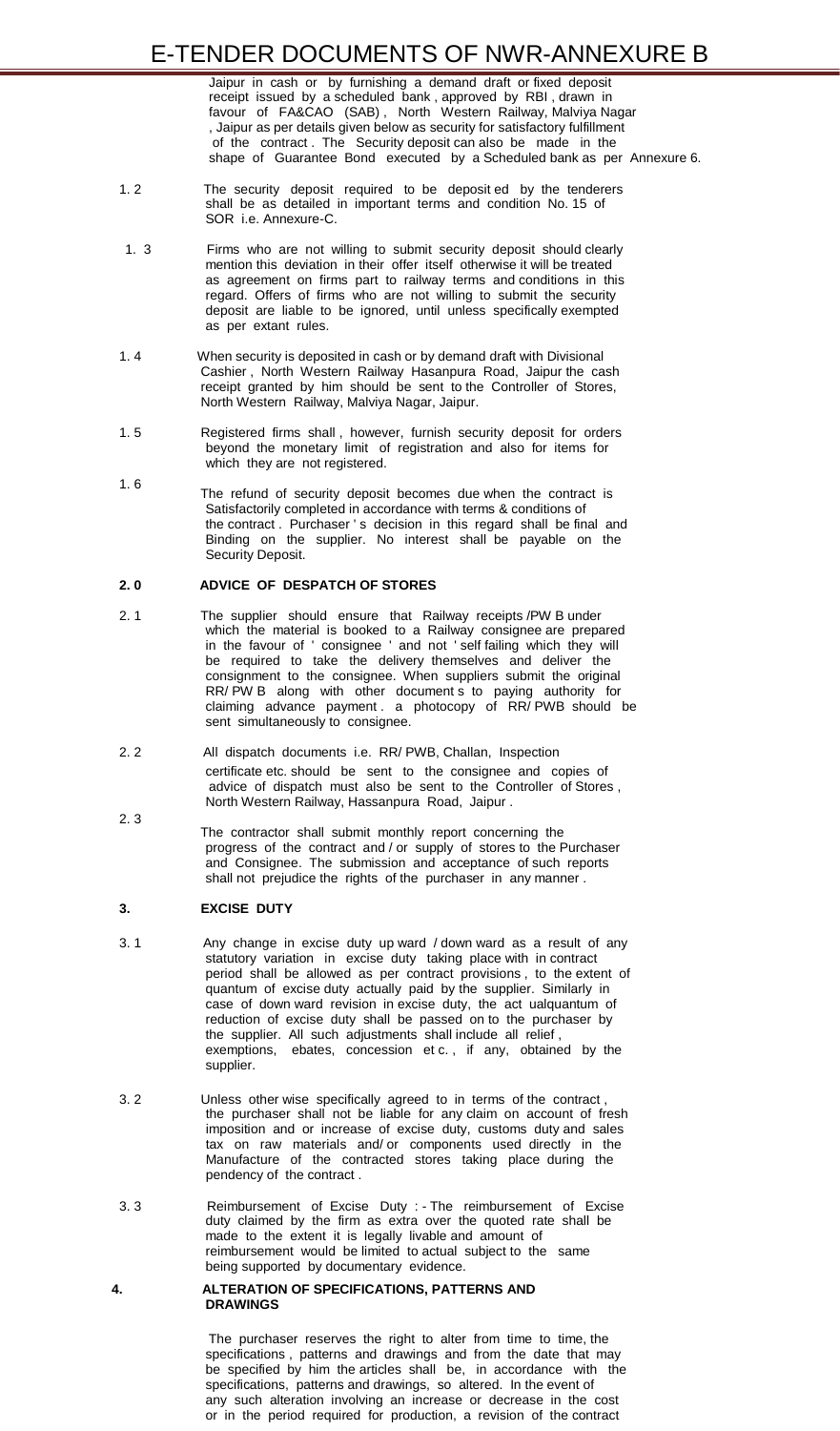price and of the time fixed for delivery shall be made in relation to the articles the subject of the alterations. The decision of the purchaser on the question, whether the alteration involves an increase or decrease in the cost or in the period required for production shall be final and conclusive.

# **5. 0 PAYMENTS**

- 5. 1 Suppliers are requested in their own interest to observe the following instructions to avoid delay in payment of their bills for materials supplied for stock purposes and dispatched to the Depots mentioned in contract :
	- (i) Receipt note sent to the supplier in token of receipt of the material should be attached with the bill to be prepared in ink on prescribed form ( detailed in para 5.7 below ) and submitted in duplicate to the Financial Adviser and Chief Accounts Officer, Stores Accounts Branch, North Western Railway, HassanPura Road, Jaipur.
	- (ii) Where the condition of advance payment on proof of dispatch is accepted and specified in the Purchase Order the suppliers will submit advance payment bill (in duplicate) supported with challan, inspection certificate, proof of dispat ch / delivery etc. as per terms of the contract to the FA&CAO / Stores Account Branch, Hassan Pura Road, Jaipur, endorsing a copy of the forwarding letter to the Controller of Stores as well as to the Consignee. The bills for balance payment should be submitted in the manner as indicated at (i) above for payment .
- 5. 2 For materials supplied against orders placed for direct dispatch to the consignee on the Railway on non- stock basis i.e. other than those cases mentioned in clause 5.1 above, the supplying firm will prepare their 100% payment bills in duplicate, in ink on prescribed forms and submit the same as under : -
	- (i) One copy of the bill marked, " ORIGINAL" with all dispatch documents as per terms of contract directly to the consignee.
	- (ii) Another copy of bill marked "DUPLICATE NOT FO R PAYMENT "to the Controlling Officer of the consignee mentioned in the Supply Order.
	- (ii i) Where the condition of advance payment on proof of dispatch is accepted and specified in the Direct Dispatch order, the suppliers will submit advance payment bill ( in duplicate) along with the documents as per para 5. 1(ii) above to the Accounts Officer of the consignee indicated in contract . ORIGINAL copy of the balance payment bill should be sent to the consignee and " DUPLICATE NOT FOR PAYMENT "copy to Controlling Officer of the consignee as Specified in such Supply Order.
- 5. 3 The Supplier is also required to furnish the following certificate on their bill for advance payment . "We have personally examined and verified and do hereby certify that stores in respect of which payment is being claimed have

been actually dispatched under RR/ PWB no. . . . . .. . .. . . .. . . dt. . . .. . .. . . .. . . and further that these goods are the exact materials as indicated in challan no. . . . . . .. . . .. . . . . dt. . .. . . .. . .. . . .. . . . and covered by inspection certificate no. . . . . . .. . . .. . . . .. . .. . . .. dt . .. . . .. . . .. . .. . .. . . . .. . .. We also certify that the above referred challan, RR/ PW B and inspection certificate have been sent to consignee by Regd. Post / Speed Post on . . . . .. . .. . . .. . . .. . .. . . .. . .. . . .. .. . . . .. We shall hold ourselves personally responsible for correctness of this statement . "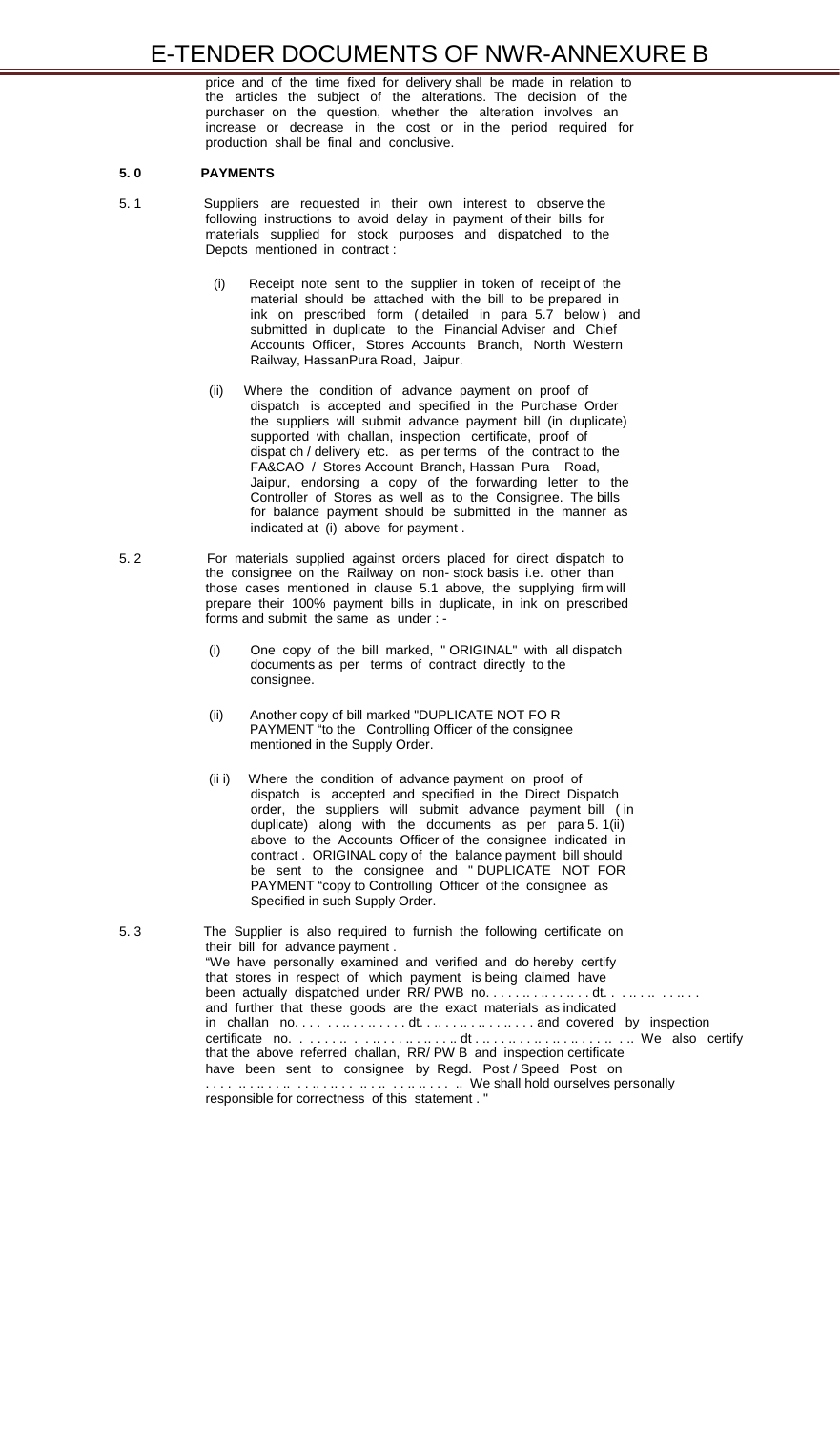- 5. 4 The bill for payment should also be accompanied by the following certificate to be furnished by the Suppliers who are registered with excise authorities for availing MODVAT / CENVAT Credit : - "We certify that no additional duty set offs on the stores supplied by us, have accrued under the MODVAT / CENVAT scheme in force on the date of supply, after we submitted quotations and submitted the present bill. "
- 5. 5 The firm should submit their bills only for the supplies made by them during the scheduled delivery period or as extended from time to time. For supplies made after expiry of scheduled delivery period, firms should first obtain necessary extension of delivery period from the competent authority before submission of their bills.
- 5. 6 In case the bill is submitted to FA&CAO (SAB) supported by amendment to purchase order extending delivery peiod reserving Railways right to impose liquidated damages, the payment of bill would be released deducting full liquidated damages ( LD ) @ 2% of the value of delayed stores for delay of every one month or part thereof , however upper limit of recovery of in supply contract will be 10% (Ten Percent of value of delayed supplies ) irrespective of delays, unless other wise provided specifically in the contract .
- 5. 7 Following Points may also be observed by the suppliers while submitting the bills for payment : -
	- (a) Consignee' s name and Order reference should be given on the bill as well as in all correspondence in connection there with for facilitation of connecting the relevant papers and arranging early payment .
	- (b) The firms are advised that bills for payment should only be submitted for the amounts permitted on the Purchase Orders and in case further amounts are claimed, an amendment should be obtained from the Controller of Stores, North Western Railway, Malviya Nagar ,Jaipur before bills are submitted.
	- (c ) All Bills should be submitted in forms S-2817 in duplicate, marked ' Original' and ' Duplicate' . These bill forms can be had from the office of Controller of Stores , North Western Railway, Malviya Nagar, Jaipur on payment @ R s. 60/ - per book containing 100 forms each in cash to the Divl. Cashier , North Western Railway, Hassanpura Road, Jaipur or through Crossed Demand Draft in favour of the FA&CAO (SAB) , North Western Railway, Malviya Nagar, Jaipur.
	- (d) The nomenclature of the material supplied shown in the bills should be strictly in accordance with description given in the Purchase Order .
	- (e) The Bills should be signed and pre - receipted with revenue stamp. All corrections should be attested. Fluid should not be used on Bill at all.
	- (f ) Rate and Quantity should be mentioned both in figures and words.
	- (g) Status / category of Bill should be mentioned i. e. whether Advance/ Balance / 100% / PVC et c.
	- (h) All Columns of Bill should be properly filled i. e. Vendor Code, Bank Account No. and Branch, Purchase Order No. / Contract No. , Date, PL No. etc .
	- (i) Wherever PVC is applicable, basis of PVC may be given, with relevant documents.
	- (k ) Copy of Amendment letter issued by Stores Department , if any be enclosed.
	- (l) Transport Receipt / Challan for freight charges should be enclosed a long with the bills.
	- (m) In case of Advance Payment , following documents should also be enclosed a long with the bills : -
		- (i) Receipt Delivery Challan Duly signed and stamped by Gazetted Officer/ Clear Railway Receipt .
		- (ii) Original Inspection Certificate.
		- (iii) Excise Invoice (original f or buyer) wherever Applicable.
		- (iv) MODVAT / CENVAT declaration.
		- (v) VAT declaration
	- (n) In case of 100% and Balance Bills , the following documents
		- be enclosed along with the bills: -
		- (i) Receipt Note Part II
		- (ii) ED gate pass wherever applicable.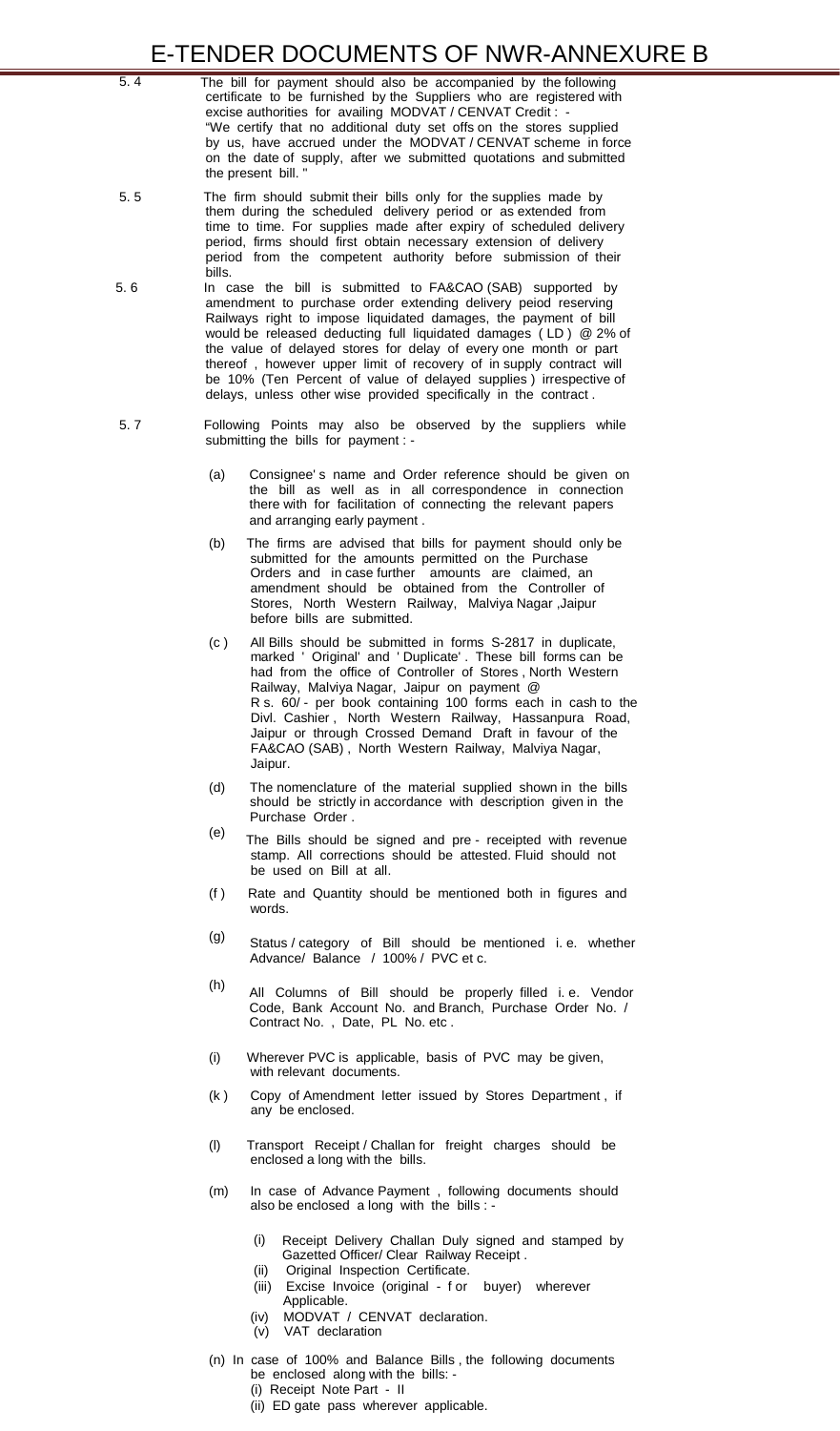(o) All other relevant documents as per Contract provisions.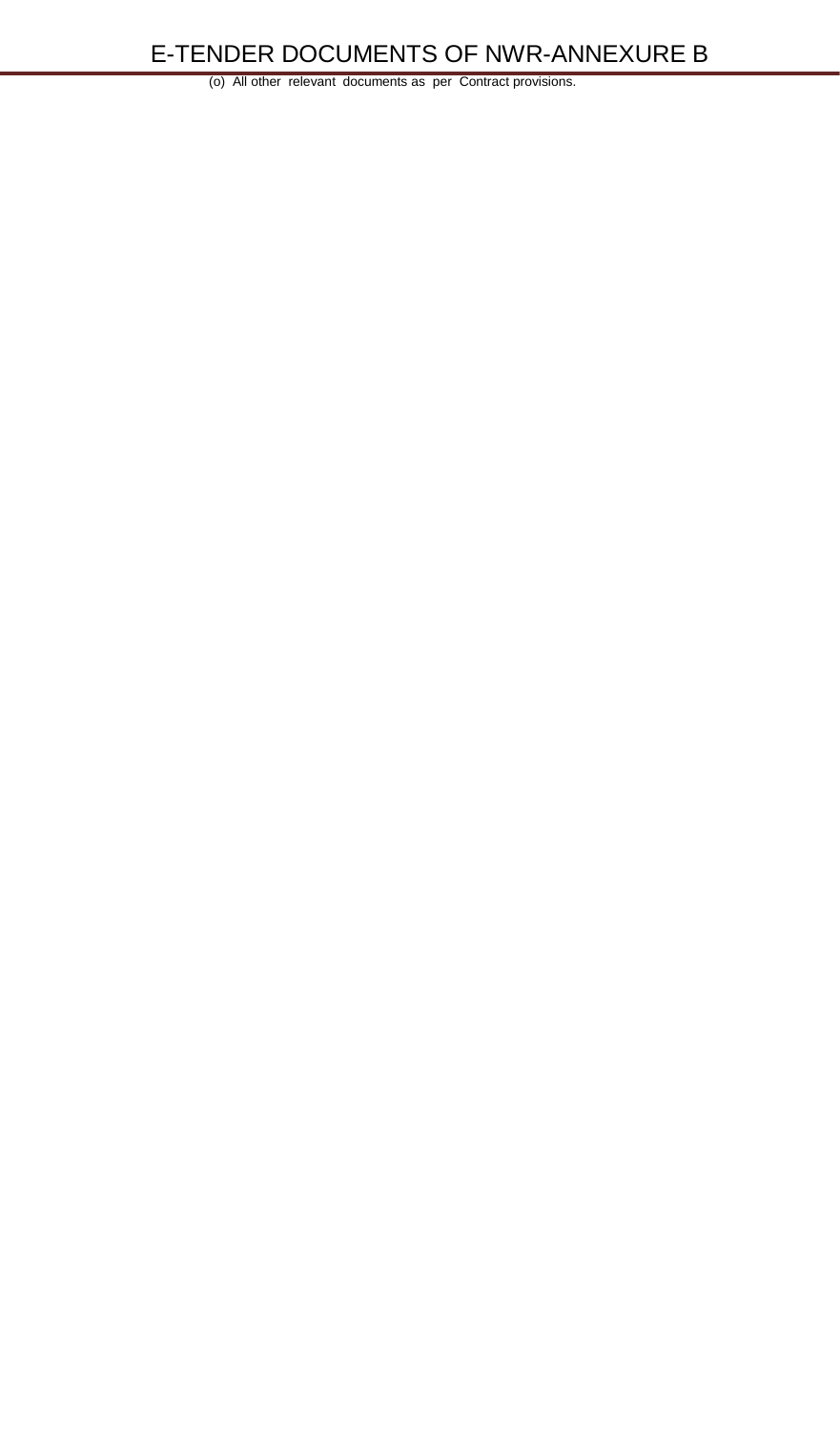**ANNEXURE - 1** (Please see clause 1.4 of Instructions to Tenderers)

### **PROFORMA FOR STATEMENT OF DEVIATIONS**

(1) The following are the particulars of deviations from the requirements of the tender specifications:-

**CLAUSE DEVIATION REMARKS**

(Including - justification)

(2) The following are the particulars of deviations from the requirements of the Instructions to Tenderers, Indian Railway Standard Conditions of Contract and Special Conditions of Contract.

**CLAUSE DEVIATION REMARKS**

(Including - justification)

Signature and seal of the manufacturer / Tenderers

Note: Where there is no deviation, the statement should be returned duly signed with an endorsement indicating 'No. Deviations'.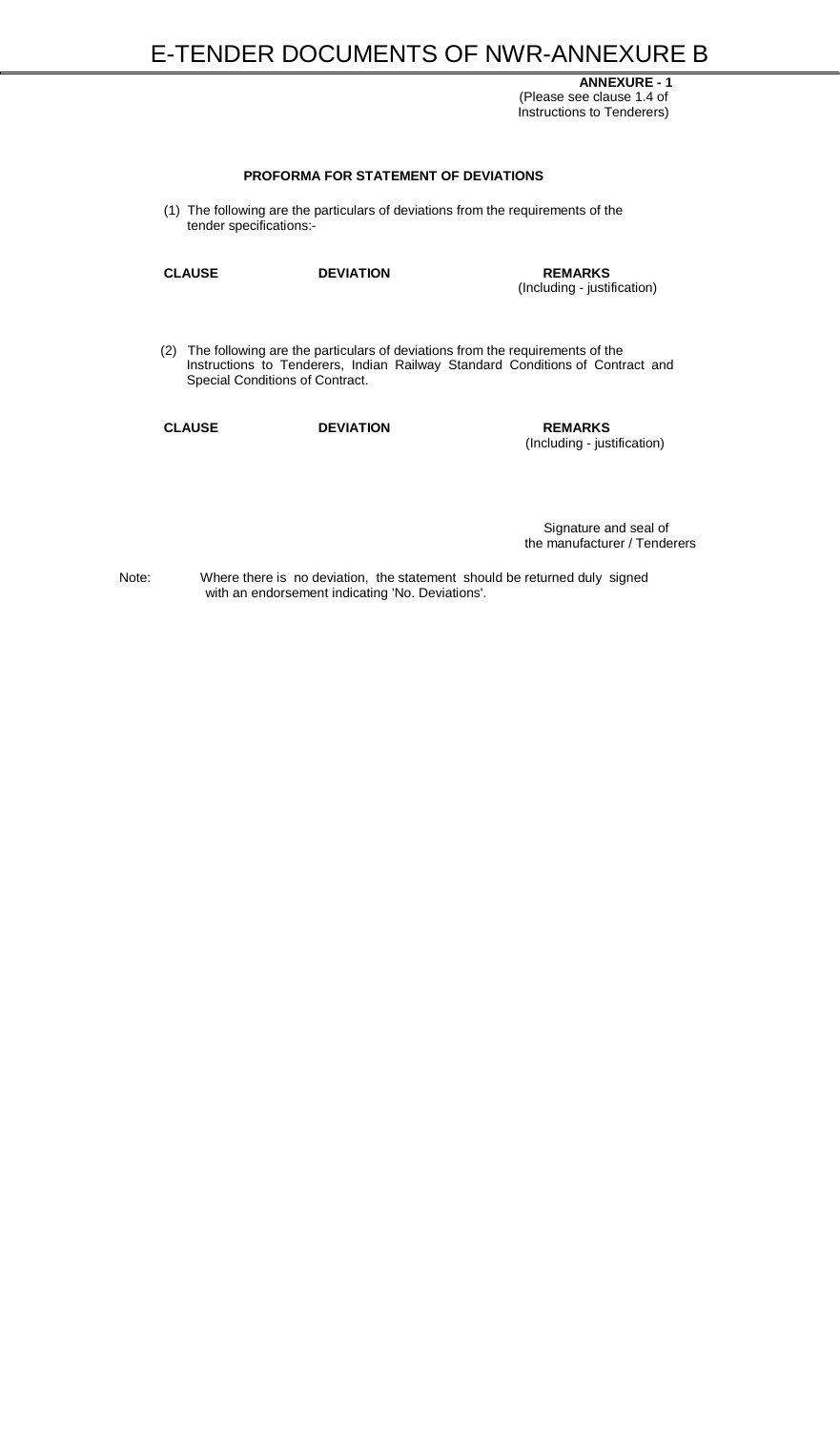# **ANNEXURE - 2**

(Please see clause 2.1.1(a) of Instructions to Tenderers)

# PROFORMA FOR PERFORMANCE STATEMENT

(For a period of last 3 years)

Tender No…………………………….Date of opening…………………………. Name of tenderer………………………………………………………………………

| <b>Oxpler place</b><br>$b\overline{\mathsf{y}}$ (Full | Purchase<br>Order no. & | Unit price,           | Date of      | Actual date of Reasons for<br>ED, CST & completion of completion of late delivery |         |
|-------------------------------------------------------|-------------------------|-----------------------|--------------|-----------------------------------------------------------------------------------|---------|
| address of<br>Purchaser)                              | Date                    | FOR terms delivery as | per contract | delivery                                                                          | If any. |
|                                                       |                         |                       |              |                                                                                   |         |

**Signature and**

**Seal of Tenderer**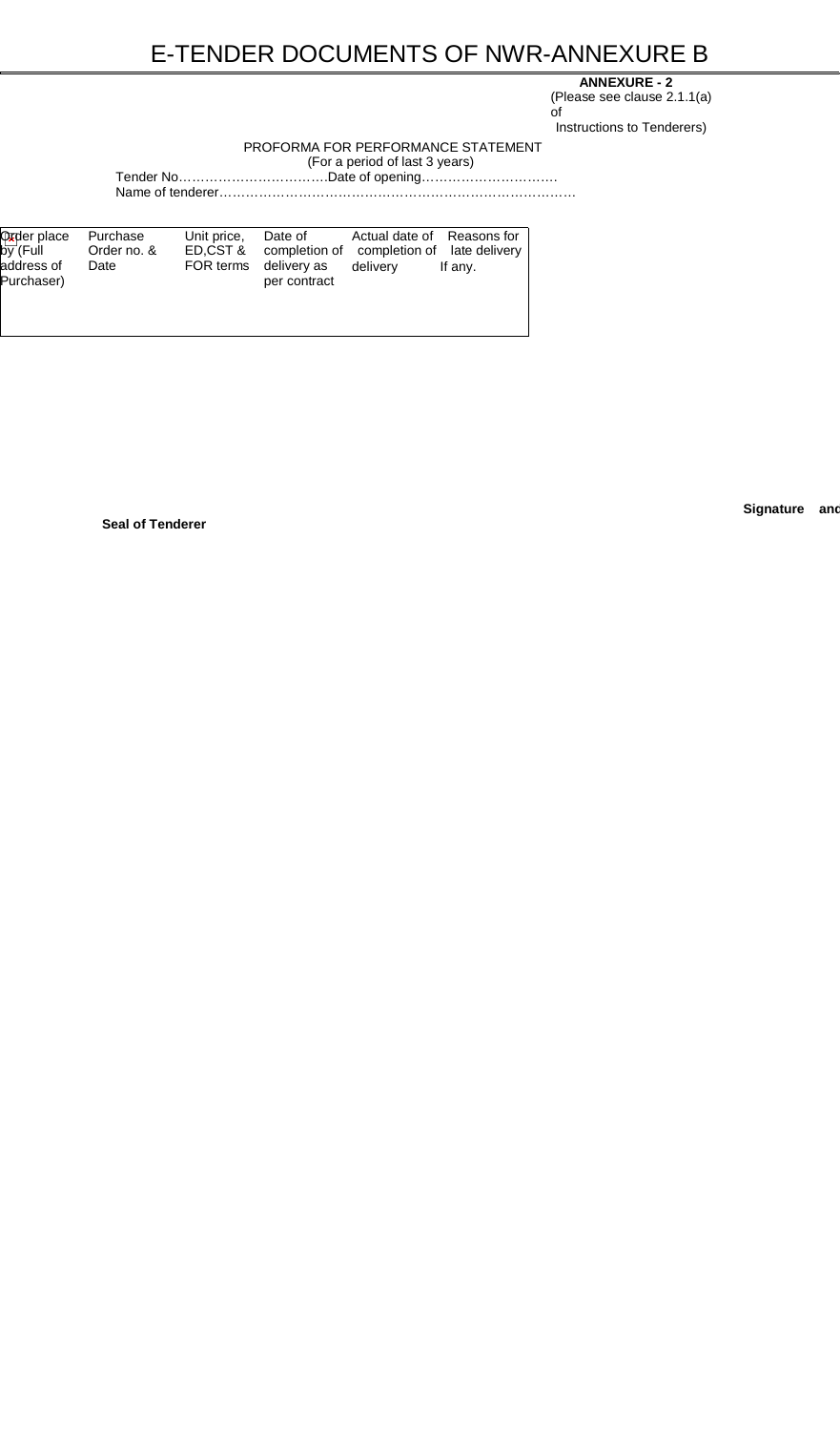#### **ANNEXURE - 3**

(Please see clause 2.1.1(b) of

Instructions to Tenderers)

# **PROFORMA FOR EQUIPMENT AND QUALITY CONTROL**

**Tender No. ................... Date of Opening............................Time...............................Hours Name of the Firm ..................................................................................................................**

**Note: All details required only for the items tendered:-**

- 1. Name & full address of the firm.
- 2. Telephone & FAX No. Office/Factory/Works.
- 3. Telegraphic and E mail address.
- 4. Location of the manufacturing factory.
- 5. Details of Industrial Licence, wherever required as per statutory regulations.
- 6. Details of plant & machinery erected and functioning in each Deptt.(Monographs & Description pamphlets be supplied if available.)
- 7. Details of the process of manufacture in the factory in brief.
- 8. Details & stocks of raw material held.
- 9. Production capacity of item(s) quoted for, with the existing plant & machinery.
	- 9.1 Normal 9.2 Maximum
- 10. Details of arrangement for quality control of products such as laboratory testing Equipment etc.
- 11. Details of staff.
- 11.1 Details of technical supervisory staff-in-charge of production & quality control
- 11.2 Skilled labour employed.
- 11.3 Unskilled labour employed.
- 11.4 Maximum No. of workers (skilled & unskilled) employed on any day during the 18 months preceding the date of application
- 12. Whether stores are tested to any standard specification, if so, copies of original test Certificates should be submitted in triplicate.
- 13. Are you registered with the Directorate General of Supplies & Disposals, New Delhi. If so, furnish full particulars of registration; period of currency etc.

14. Are you a Small Scale Unit, registered with the National Small Industries Corporation Ltd., New Delhi. If so, furnish full particulars of registration, currency period etc.

> Signature and seal of the **Manufacturer / Tenderers**

> > **ANNEXURE - 4** (Please see clause 3.4 of Instructions to Tenderers)

#### **PROFORMA BANK GUARANTEE FOR BID GUAR ANTEE (ON NON-JUDICIAL STAMP PAPER OF REQUISITE VALUE)**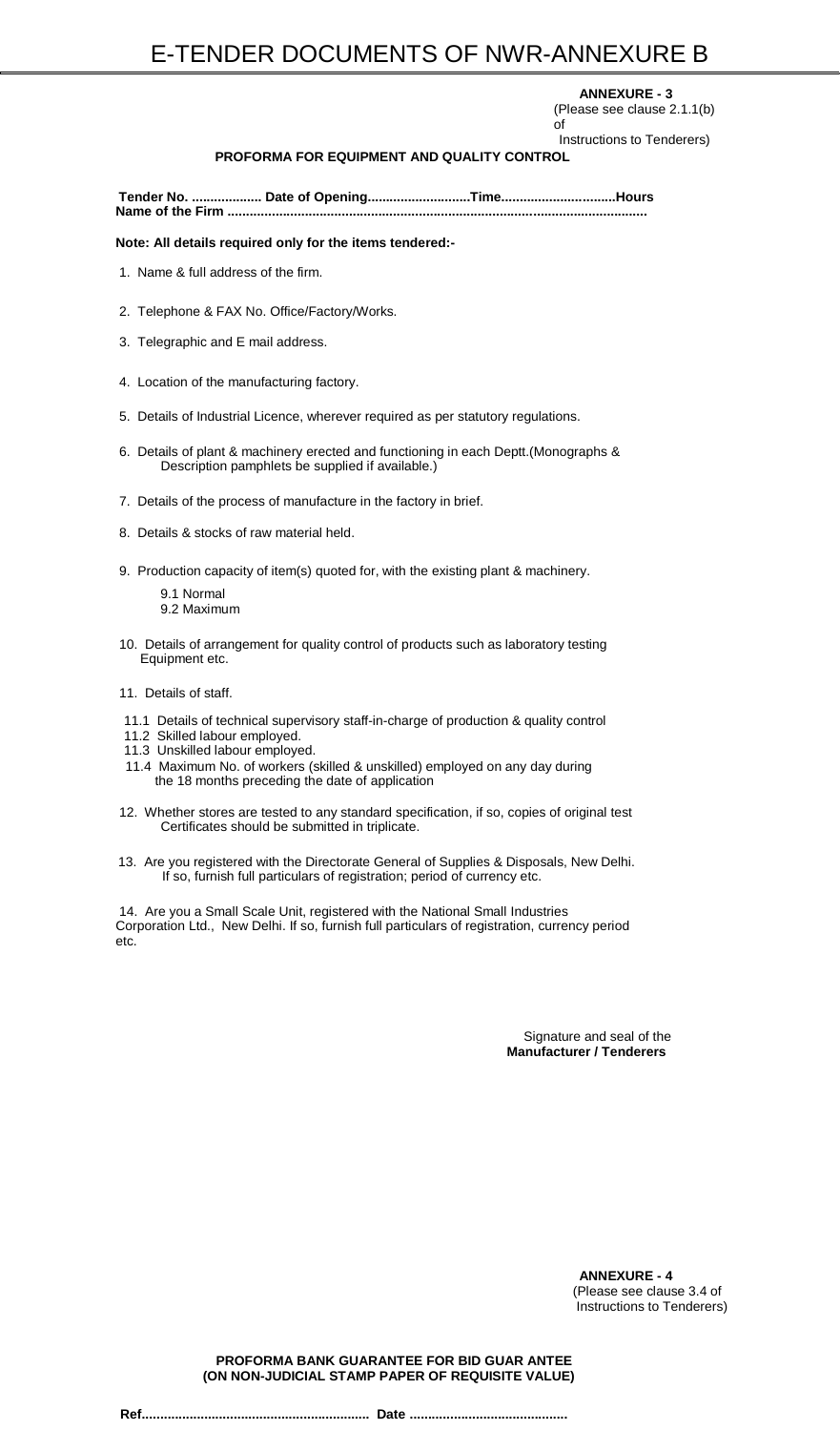Bank Guarantee

No..........................

# **To**

| Malviya Nagar,<br><b>JAIPUR</b> | The PRESIDENT OF INDIA,<br>Acting through the Controller of Stores,<br>North Western Railway, |                                                                                |  |
|---------------------------------|-----------------------------------------------------------------------------------------------|--------------------------------------------------------------------------------|--|
| Dear Sir,                       |                                                                                               |                                                                                |  |
|                                 | In accordance with your invitation to tender                                                  |                                                                                |  |
| onfor supply of                 |                                                                                               |                                                                                |  |
| tenderers                       |                                                                                               |                                                                                |  |
|                                 |                                                                                               | with the following Directors on their Board of Directors/Partners of the firm. |  |
| 1.                              | 2.                                                                                            |                                                                                |  |
| 3.                              | 4.                                                                                            |                                                                                |  |

5.

7.

9.

6.

8.

10.

wish to participate in the said tender for the supply of

..........................................................................

..................................................................................................................................................

.........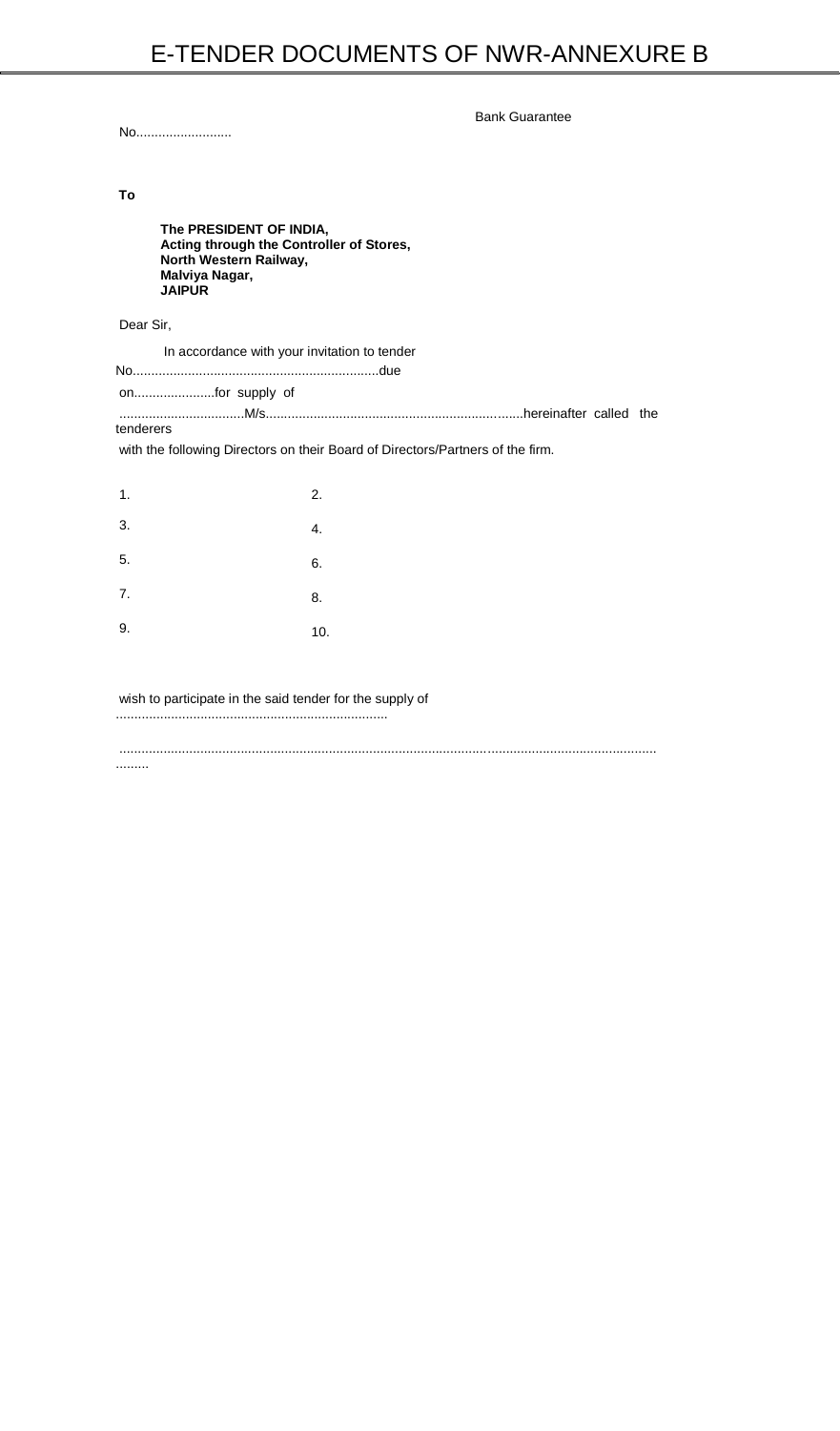#### As a Bank Guarantee against Bid Guarantee for a sum

#### words &

..........................................................................................................in words & figures, to the said Controller of Stores North Western Railway, Malviya Nagar, Jaipur, INDIA, and without any reservation and recourse, if :-

figures) valid for (120)\* one hundred and twenty days from due date of tender required to be submitted by the tenderers as a condition for the participation, this bank hereby guarantees and undertakes during the above said period of (120)\* one hundred and twenty days to immediately pay, on demand by the Controller of Stores, North Western Railway, Malviya Nagar, Jaipur, INDIA the amount

of……........................................................................................................................................

.

(i) the tenderers after submitting his tender, modified the rates or any of the terms and conditions thereof, except with the previous written consent of the purchaser; or

- (ii) The tenderers withdraws the said bid within 90\*\* days after opening of bid; or
- (iii) the tenderers having not withdrawn the bid, fails to furnish Performance Guarantee Bond(Security deposit) within the period provided in the Advance Acceptance of tender (or contract).

This guarantee shall be irrevocable and shall remain valid upto 4.00 P.M. on

......................

.............If further extension to this guarantee is required, the same shall be extended by such required periods on receiving instructions from M/s

..............................................................on whose behalf this guarantee is issued.

Date......................................... Signature.........................................

Place ...................................... Printed Name...................................

Witness................................. ............................................

(Designation)

...............................

(Bank's Common Seal)

**150 days and \*\* 120 days for tenders of Machinery & Plant.**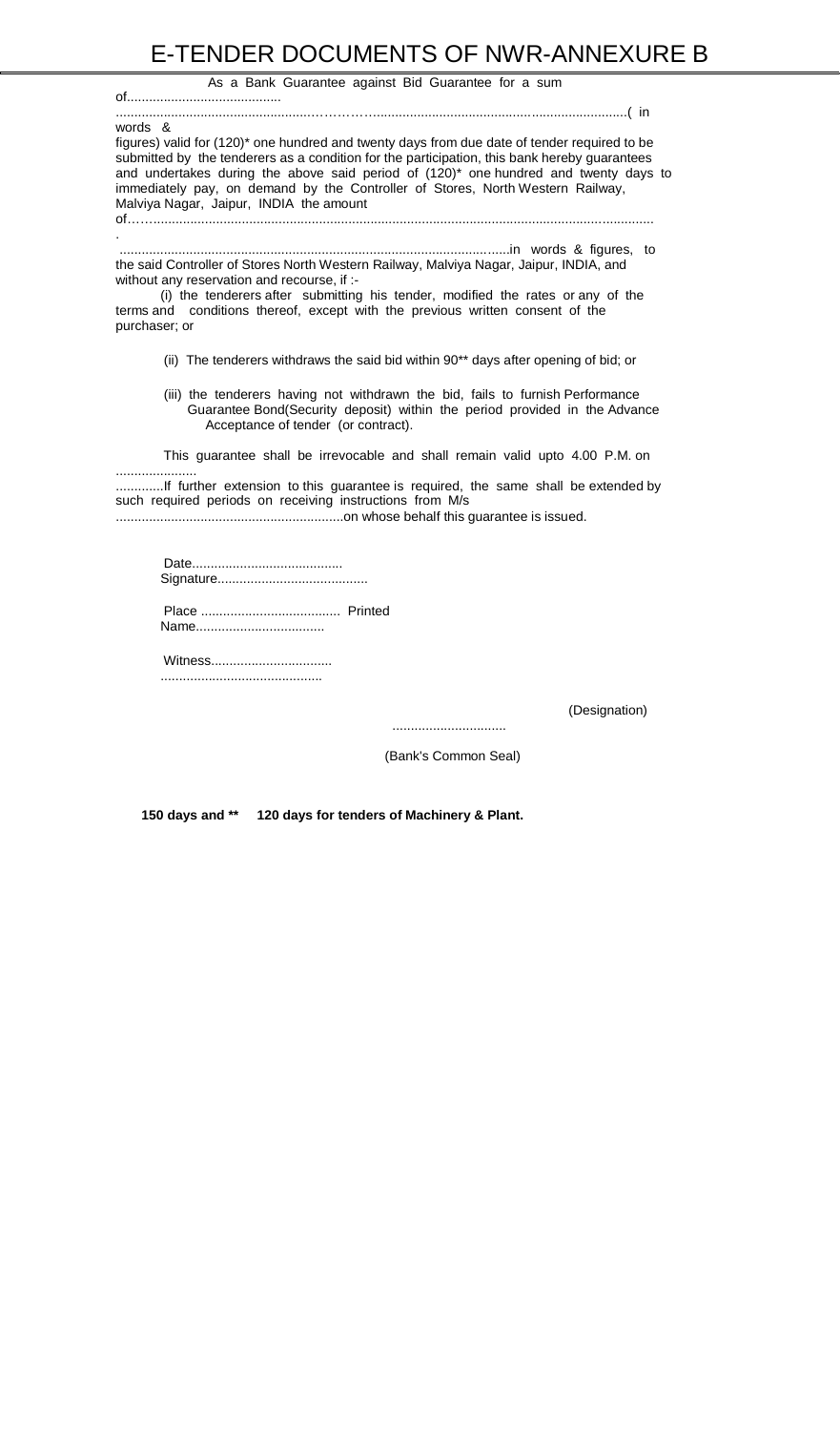**ANNEXURE - 5** (Please see clause 2.7 of Instructions to Tenderers)

#### **PROFORMA FOR AUTHORITY FROM MANUFACTURERS**

| To            |                                                                                                                                        |
|---------------|----------------------------------------------------------------------------------------------------------------------------------------|
|               | The PRESIDENT OF INDIA,<br>Acting through the Controller of Stores,<br>North Western Railway,<br><b>Malviya Nagar</b><br><b>JAIPUR</b> |
| Dear Sir,     |                                                                                                                                        |
|               | Subject: C.O.S./N.W.Rly./Jaipur's Tender                                                                                               |
| reputed       |                                                                                                                                        |
|               |                                                                                                                                        |
| Authorize M/s |                                                                                                                                        |
|               | and address of Agents) to represent us, to bid, negotiate and conclude the contract on our                                             |
|               |                                                                                                                                        |

for & on behalf of M/s................... (Name of Manufacturers)

No company/firm or individual other than M/s................................................... are authorized to represent us in regard to this business against this specific tender.

Yours faithfully,

(NAME)

**Note** : This letter of authority should be on the Letter -Head of the manufacturing concern and should be signed by a person competent and having the power of attorney to bind the manufacturer.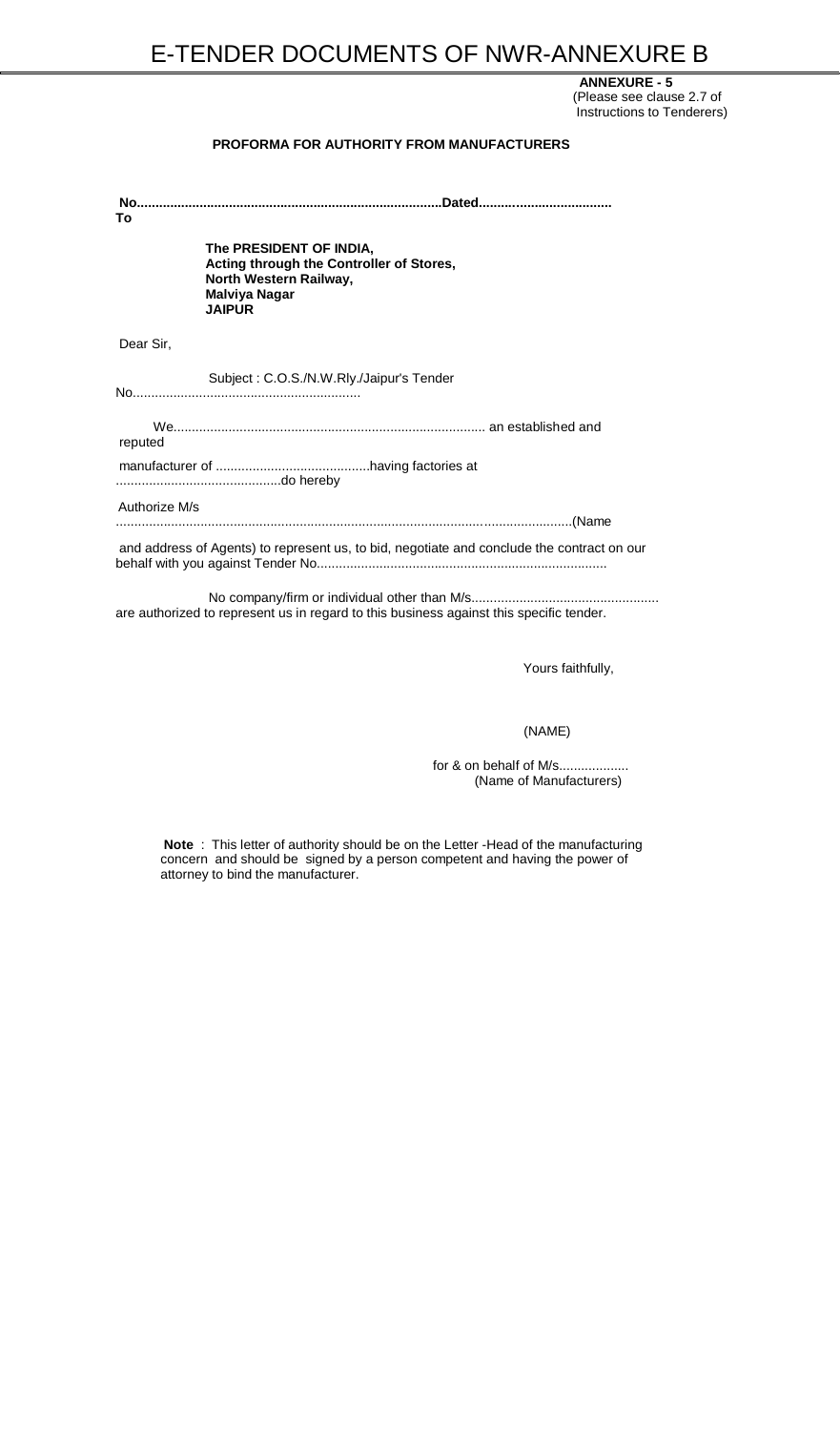**ANNEXURE - 6** (Please see clause 1.1 of Special Conditions of Contract)

**PROFORMA OF BANK GUAR ANTEE FOR CONTRACT PERFORMANCE GUARANTEE BOND**

Ref............................................. Dated..........................................

**Bank Guarantee No...............................** 

**To**

**The PRESIDENT OF INDIA, Acting through the Controller of Stores, North Western Railway, Malviya Nagar, JAIPUR**

**1.** Against contract concluded by the Advance Acceptance of the Tender No...........……........

dated...........................................covering supply

of.................................................................

(hereinafter called the said contract entered into between the President of India and...............................................................(hereinafter called the 'Contractor'), this is to certify that at the request of the Contractor we,

......................................................................Bank Ltd., are holding in trust in favour of the President of India, the amount of ........................................................ (write the sum here in words) to indemnity and keep indemnified the President of India (Govt. of India) against any loss or damage that may be caused to or suffered by the President of India (Govt. of India) by

reason of any breach by the Contractor of any of the terms and conditions of the said contract and/or the performance thereof. We agree that the decision of the President of India (Govt. of India), whether any breach of any of the terms and conditions of the said contract an/or in the performance thereof has been committed by the Contractor and the amount of loss or damage that has been caused or suffered by the President of India (Govt. of India ) shall be final and binding on us and the amount of the said loss or damage shall be paid by us forthwith on demand and without demur to the President of India (Govt. of India).

We undertake to pay to the Government any money so demanded notwithstanding any dispute or disputes raised by the Contractor in any suit or proceedings pending before any court or 'Tribunal relating thereto, our liability under this present being absolute and unequivocal.

**2.** We..................................................Bank Ltd., further agree that the guarantee herein contained shall remain in full force and effect during the period that would be taken for satisfactory performance and fulfillment in all respects of the said contract by the Contractor i.e. till............................

(viz. the date upto 3 months after the date of the last dispatch / delivery of the goods ordered) hereinafter called the 'said date' and that if any claim accrues or arises against us..............................Bank Ltd., by virtue of this guarantee before the said date, the same shall be enforceable against us…………………………………….

…….................................................................................................Bank Ltd.),

notwithstanding the fact that the same is enforced within six months after the said date, provided that notice of any such claim has been given to us.........................................................Bank/Ltd., by the President of India (Govt. of India) before the said date. Payment under this letter of guarantee shall be made promptly upon receipt of notice to that effect from the President of India (Govt. of India).

**4.**

**3.** It is fully understood that this guarantee is effective from the date of the said contract and that we ........................................................................Bank Ltd., undertake not to revoke this guarantee during its currency without the consent in writing of the President of India (Govt. of India.)

The payments so made by us under this bond shall be a valid discharge of our liability for payment thereunder and the Contractor shall have no claim against us for making such payment.

# 3. We........................................Bank Ltd., further agree that the President of India

(Govt. of India) acting through either COS/NWR or FA&CAO/NW R shall have the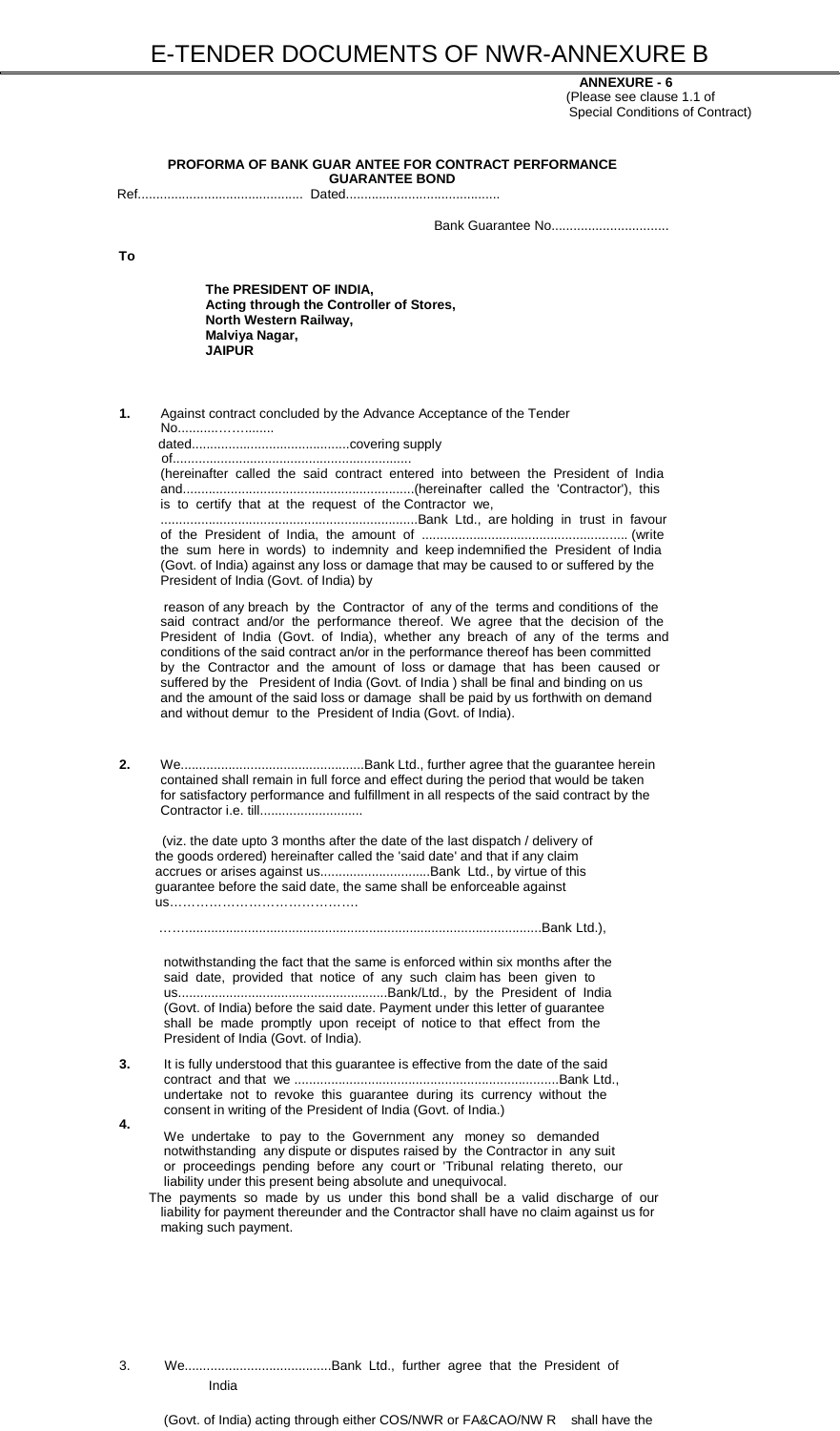fullest liberty, without affecting in any manner our obligations hereunder to vary any of the terms and conditions of the said contract or to extend time of performance by the Contractor from time to time or to postpone for any time or from time to time any of the powers exercise able by the President of India (Govt. of India) against the said Contract and to forbear or enforce any of the terms and conditions relating to the said contract and we .................................................Bank Ltd., shall not be released from our liability under this guarantee by reason of any such variation or extension being granted to the said Contractor or for any for-bearance and/or omission on the part of the President of India or any indulgence by the President of India to the said Contractor, or by any other matter or thing what-so-ever, which under the law relating to sureties, would, but for this provision have the effect of so releasing us from our liability under this guarantee.

**4.** This guarantee will not be discharged due to the change in the constitution of the Bank or the Contractor.

Date ................................................... Signature............................................... Place ................................................. Printed Name................................................

Witness......................................................

.........................................................

**Designation** 

............................................. (Bank's common seal)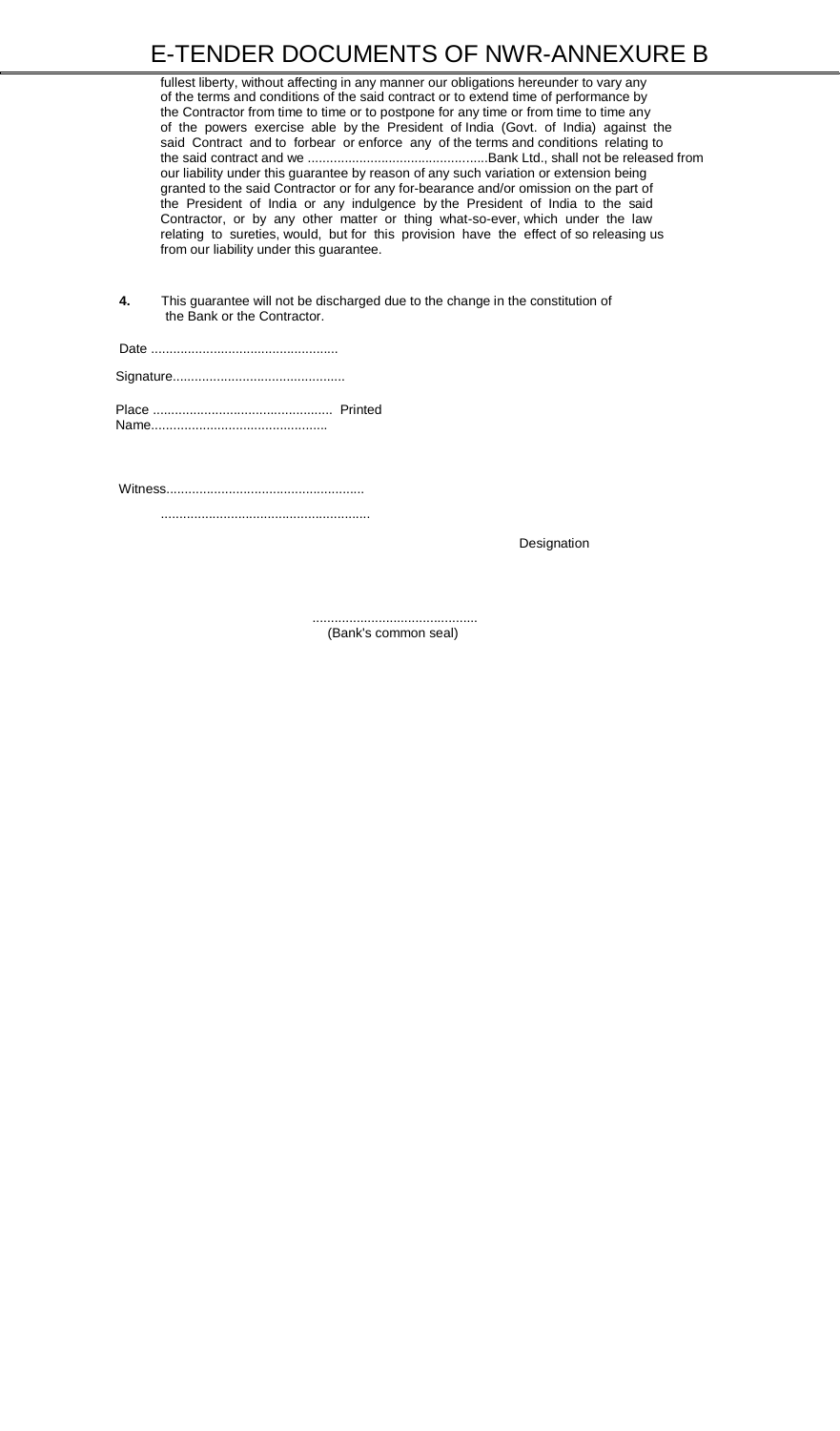**Annexure 7**

### **PROFORMA FOR WARRAN TY GUARANTEE BOND**

To: The President of India Acting through The Controller of Stores, North Western Railway Jaipur.

Sub: Guarantee No. for (Amount) Covering Machine(s) Serial No. supplied to (Consignee/s) Ref: Contract No. dated \_placed on M/ s.

4. That in consideration of the promises and at the request, of the said Sellers, we hereby irrevocably und ertak e and guarantee to pay to the Government of India or at such other place as may b e determined by you forthwith on demand and without any demur, any sum up to a maximum amount offRs.

- 1. WHEREAS M/s. one of our constituents, hereinafter called the "Sellers" have agreed to sell to you (h ereinafter referred to as the "Government") \_Nos. of (give description) as per contract No. dated (hereinafter called "the said contract").
- 2. AND WHEREAS according to the terms of said contract, it has been stipulated that payment of 10 per cent of the value of the stores would be made, provided that the Sellers furnish to the Purchaser a Bank Guarantee from a recognized Bank, acceptable to the Purchaser for 10 per cent of the value of the said contract, valid for a period covering in full the Guarantee Period as per the Warranty clause o f the said conditions of the contract, being the conditions attached to and forming part of the said contract.
- 3. AND WHEREAS the Sellers have approached us to give the said Bank Guarantee on their behalf in your favour for an amount representing 10 per cent of the value of the contract which you have agreed to accept.

) representing 10 per cent of the value of the Stores despatched under the said contract in case the Sellers make default in paying the said sum or make any default in the performance observance or discharge of the guarantee contained in the said contract.

- 5. We agree that the decision of the Government whether any default has occurred or as been committed by the Sellers in the performance, observance or discharge of the guarantee aforesaid shall be, conclusive and binding on us.
- 6. Government shall be at liberty, from time-to-time, to grant or allow ex tension of time or give other indulgence to the said Sellers or to modify the terms and conditions of the contract with the said Sellers without affecting o r impairing this guarantee or our liability hereunder.
- 7. We undertake to pay to the Government any money so demanded notwithstanding any dispute or disputes raised by the e Sellers in an y suit or proceeding pending before any Court or Tribunal relating there to our liability under this present being absolute and unequivocal.

The payment so made by us under this bond shall be a valid discharge to our liability for payment there under and the Sellers shall have no claim against us for making such payment.

8. This Bank guarantee comes in to force when the balance ten percent of the value of the stores shipped per vide Bill of Lading No. Vessel dated or R/ R No. dated (in the case of indigenous contracts) under the said contract, has been paid and will remain in full force and effect up to i.e. for months counted from the date of placing the stores in services, and shall continue to be enforceable for further six months i.e. up to (date), hereinafter called the said d ate.

9. This guarantee will not be discharged due to the change in the constitution of the Bank or the Sellers.

10. That no claim under this guarantee shall be entertained by us unless the same has been preferred by the Government within the said date.

| Date    | Signature    |  |
|---------|--------------|--|
| Place   | Printed Name |  |
| Witness |              |  |

Read and Accepted. Signature of Tenderer …………………..

(Designation) (Banks common Seal)

**Annexure 8**

### **NATIONAL ELECTRONIC FUNDS TRANSFER (NEFT) MANDATE FORM**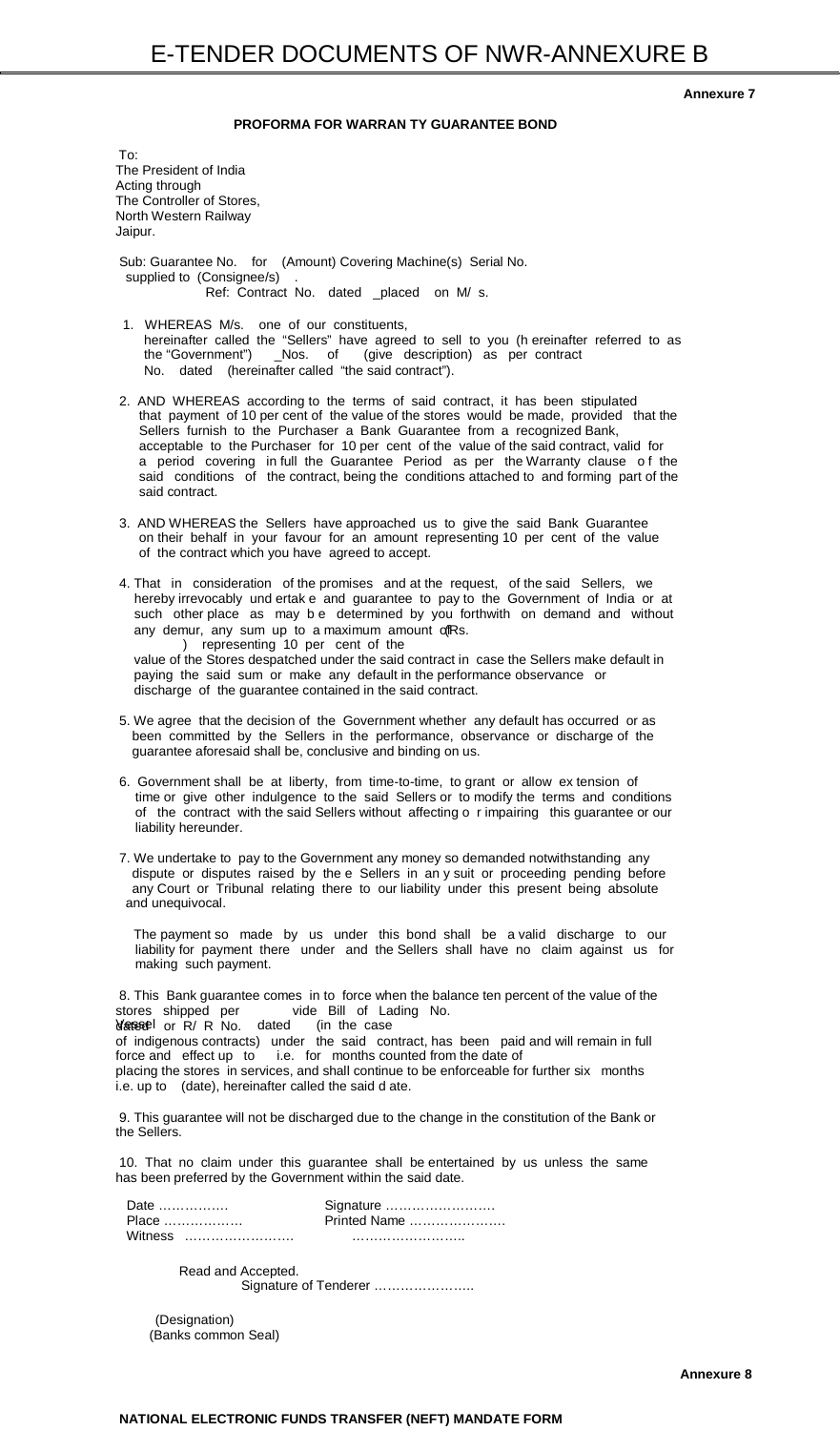From: M/s. Date:

To:

FA & CAO/WST North Western Railway Jaipur

### Sub : NEFT payments.

\*\*\*\*

We refer to the NEFT being set up b y Railways for remittance of our payments

using RBI's NEFT sch eme. Our payments may be made through the above scheme to our under noted account. Name of City Bank Code No. Branch Code No. Bank s Name Branch Address Branch Telephone / Fax No. Supplier s Account No. Type o f Account IFSC code for NEFT IFSC code for RTGS Supplier s name as per Account Telephone no. of supplier Supplier s E-mail ID Confirmed by Bank

Signature of supplier with Stamp and address

Enclose a copy of crossed cheque